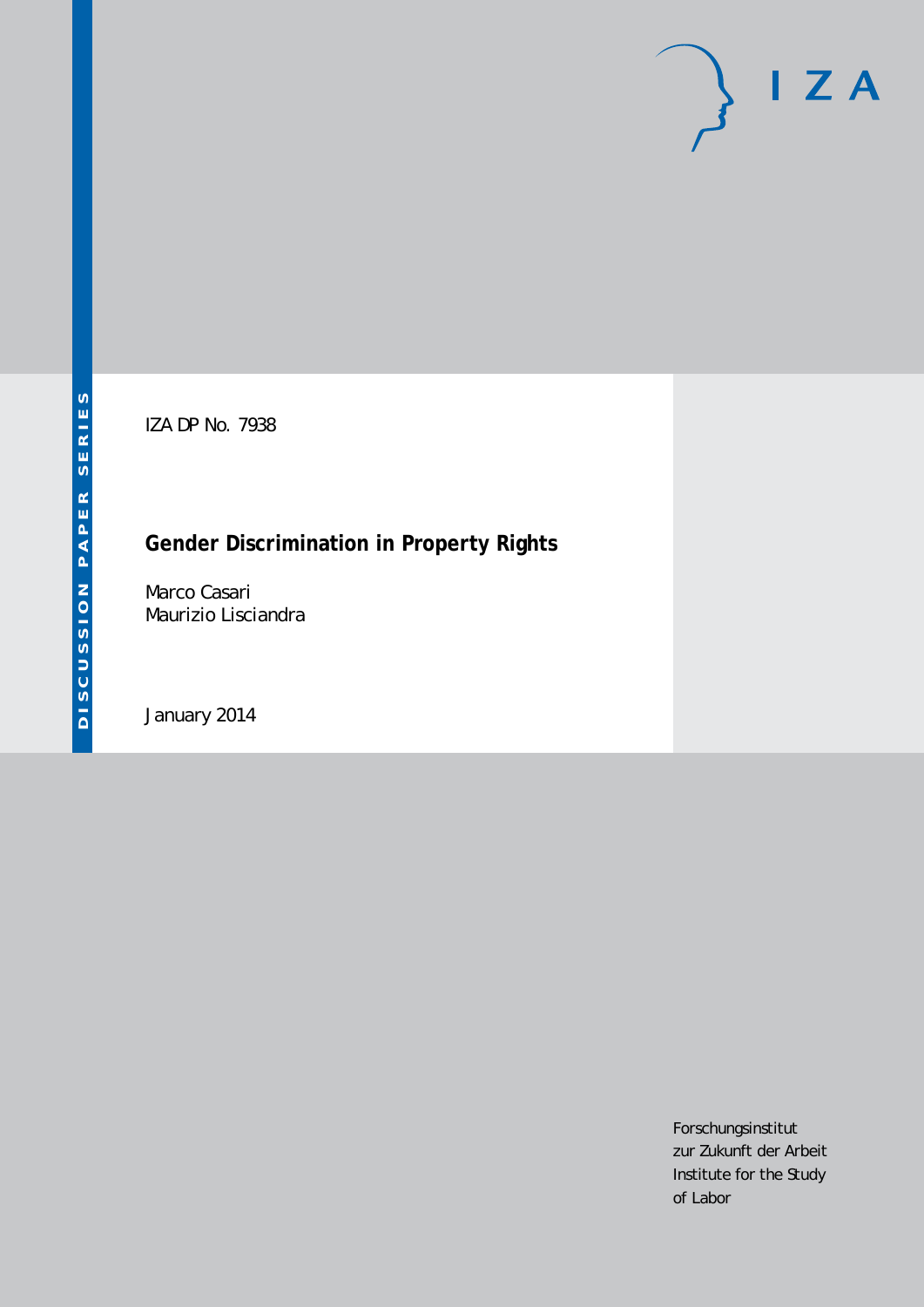# **Gender Discrimination in Property Rights**

# **Marco Casari**

*University of Bologna and IZA*

# **Maurizio Lisciandra**

*University of Messina*

Discussion Paper No. 7938 January 2014

IZA

P.O. Box 7240 53072 Bonn Germany

Phone: +49-228-3894-0 Fax: +49-228-3894-180 E-mail: [iza@iza.org](mailto:iza@iza.org)

Any opinions expressed here are those of the author(s) and not those of IZA. Research published in this series may include views on policy, but the institute itself takes no institutional policy positions. The IZA research network is committed to the IZA Guiding Principles of Research Integrity.

The Institute for the Study of Labor (IZA) in Bonn is a local and virtual international research center and a place of communication between science, politics and business. IZA is an independent nonprofit organization supported by Deutsche Post Foundation. The center is associated with the University of Bonn and offers a stimulating research environment through its international network, workshops and conferences, data service, project support, research visits and doctoral program. IZA engages in (i) original and internationally competitive research in all fields of labor economics, (ii) development of policy concepts, and (iii) dissemination of research results and concepts to the interested public.

<span id="page-1-0"></span>IZA Discussion Papers often represent preliminary work and are circulated to encourage discussion. Citation of such a paper should account for its provisional character. A revised version may be available directly from the author.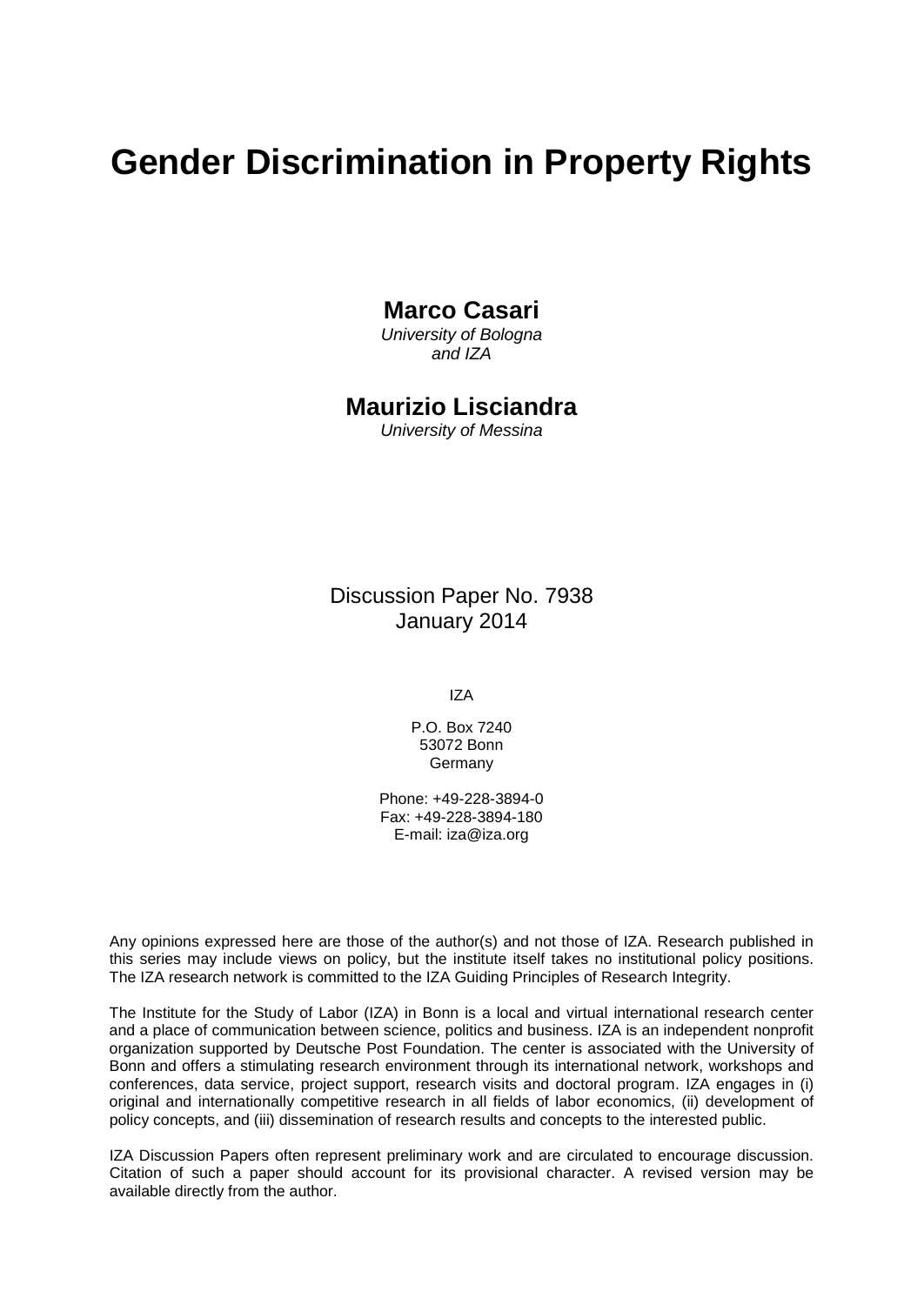IZA Discussion Paper No. 7938 January 2014

# **ABSTRACT**

# **Gender Discrimination in Property Rights[1](#page-1-0)**

Starting from the medieval period, women in the Italian Alps experienced a progressive erosion in property rights over the commons. We collected documents about the evolution of inheritance regulations on collective land issued by hundreds of peasant communities over a period of six centuries (13th-19th). Based on this original dataset, we provide a long-term perspective of decentralized institutional change in which gender-biased inheritance systems emerged as a defensive measure to preserve the wealth of community insiders. This institutional change had implications also for the protection from economic shocks, for population growth, and for marriage strategies.

JEL Classification: J16, N53, Q20

Keywords: land rights, endogamy, migrations, common property

Corresponding author:

Marco Casari University of Bologna Department of Economics Piazza Scaravilli 2 40126 Bologna Italy E-mail: [marco.casari@unibo.it](mailto:marco.casari@unibo.it)

 $\overline{a}$  $<sup>1</sup>$  We thank for their comments: Guido Alfani, Benito Arruñada, Gabriele Cappelli, Giuseppe Dari</sup> Mattiacci, Tine De Moor, Kei Otsuka, Matthias Sutter, Claudio Tagliapietra and the seminar participants at the European University Institute, University of Amsterdam, University of Utrecht, Italian Society of Law and Economics Meeting in Bologna, University of Valencia, the Bozen workshop on property rights, the German Law and Economics Meeting in Bozen, the Nonantola workshop on Italian commons, the Italian Economic Association Meeting in Bologna. The usual disclaimer applies.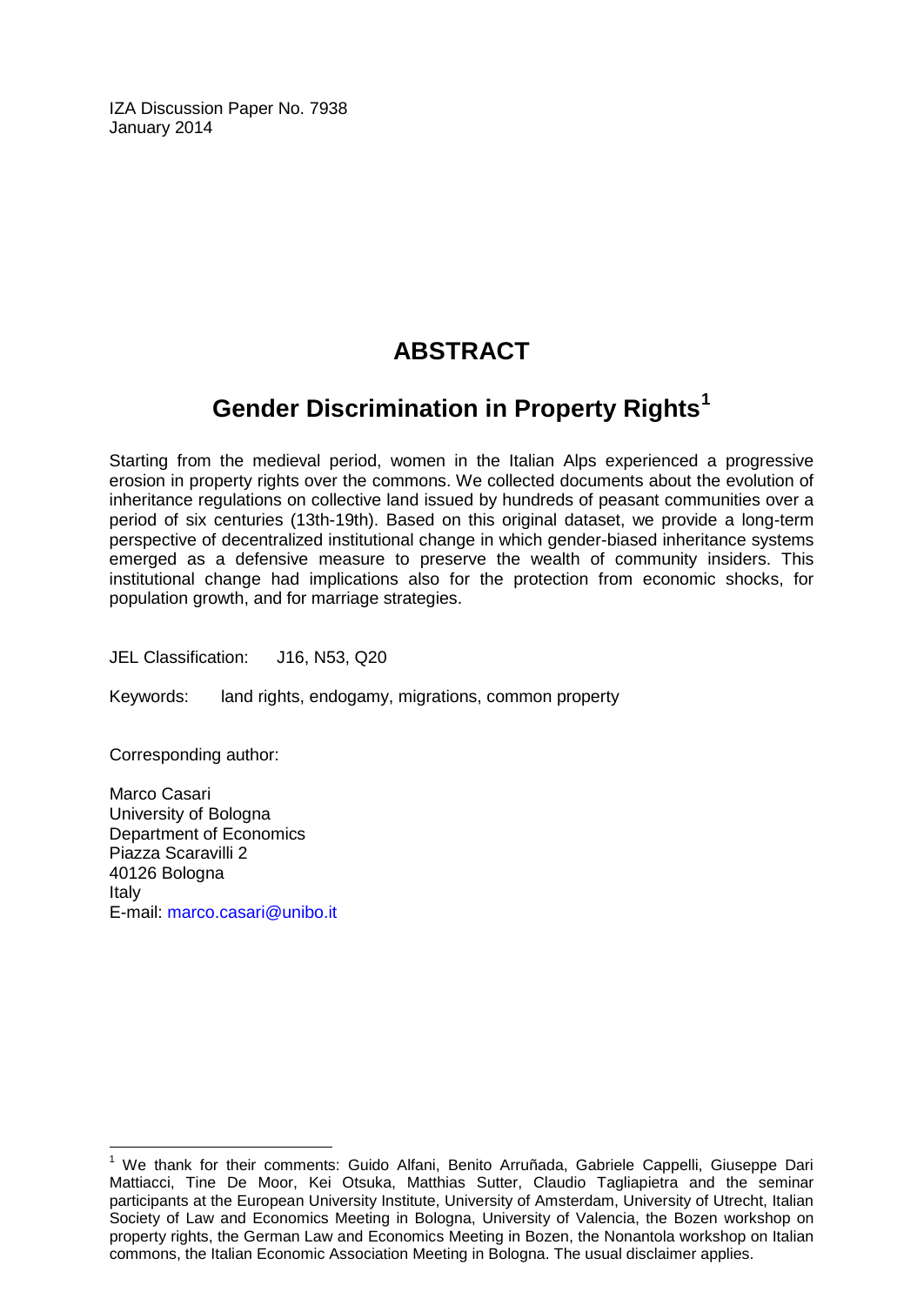#### **1. Introduction**

In many societies women are discriminated against in economic and in social life. Besides cultural reasons, discriminatory practices and beliefs may also be rooted in economic grounds, where gender roles developed as a consequence of specific production technologies (e.g., Engels, 1884). We contribute to the economic explanations of gender discrimination by focusing on the discrimination in property rights. In particular, we study the structure of property rights on the common pastures and forests of hundreds of small peasant communities in the Italian Alps from the late medieval to the early contemporary period (i.e.,  $13<sup>th</sup> - 19<sup>th</sup>$  century). What emerged from a systematic analysis of the original documents is a clear trend of erosion in women's rights. While in the XIII century women enjoyed extended or little compressed rights on the land of the community, with the advent of the modern period at the end of the XV century their rights became gradually weaker. By the end of the XVIII century the process in these alpine communities was already complete: inheritance of the collective properties was nearly everywhere patrilineal.

We argue that the patrilineal system was preferred to the egalitarian one because it better protected the community resources from outside immigration. This institutional change raised three general issues. First, a patrilineal system limited the possibility to relocate to another community in case of a local economic shock. The possibility to easily move across communities in the region could effectively function as an insurance scheme against shocks that asymmetrically hit the communities. Second, gender-biased inheritance systems closed the communities to marriages with outsiders and this had a negative impact on the genetic heritage because of increased endogamy levels. Communities, therefore, faced a trade-off between the protection of common resources and a healthy genetic pool. Third, the independent decisions at the community level brought about gender-biased inheritance systems. This outcome was evolutionarily stable. Left alone under decentralized decision-making, communities engaged in a progressive closure to outsiders. Once the process was completed, the communities remained locked into a situation of women's discrimination; only a centralized political regime could change this course of action.

The ecological balance of a community can be compromised when the commons are overexploited (McNetting, 1981). Such overexploitation is known as "the tragedy of the commons" (Hardin, 1968). The communities from the alpine region of Trentino developed formal protective measures to limit the overexploitation of the common land in the form of community statutes (Casari, 2007). These statues regulated access to the commons by both community insiders and outsiders, which could appropriate resources in a variety of ways. The most immediate form of appropriation of outsiders was trespassing, which was avoided by establishing property rights on the community land through the demarcation of land borders, the establishment of legal rights, and the hiring of guards to patrol the land. Once the resource was no longer open-access, opportunistic behavior over the commons could still occur in other ways. Outsiders could move in, settle down in the community and claim the use of common land and resources. To prevent all residents from accessing the commons, insiders entitled only the original members of the community with a special legal status, called membership right, which granted the full belonging to the community in terms of rights and duties. These types of regulations and entitlements were widespread in many areas of Europe (Ostrom, 1990, De Moor, 2008 and 2009, Alfani, 2011).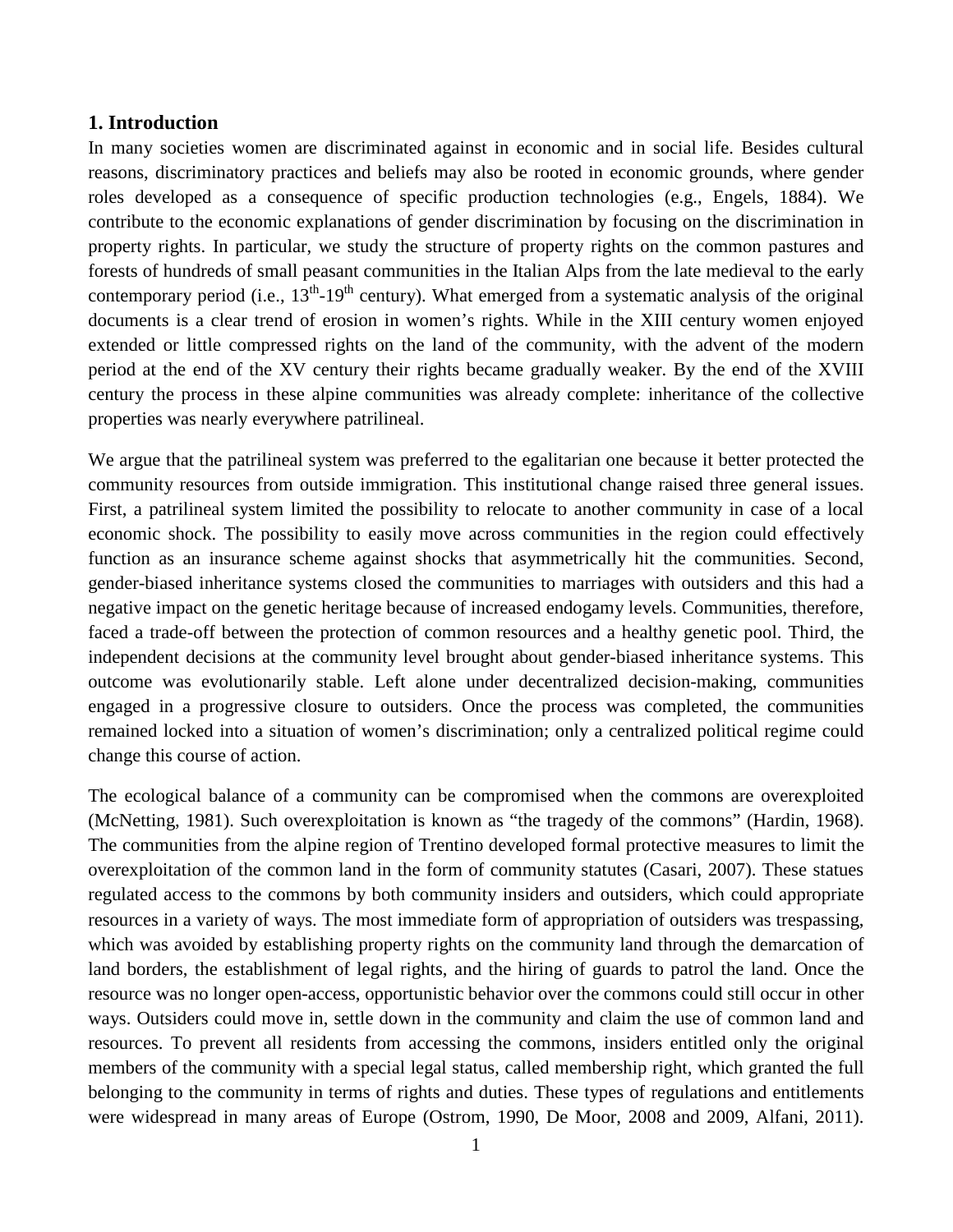However, by marrying a member of the community outsiders could still gain access to the commons, and their descendants. This would effectively and permanently increase the size of the group. Hence, here is where the inheritance system intervened. Under an egalitarian inheritance system, in which both men and women enjoyed membership rights, outsiders from poor communities could enter a rich community by marrying an insider. This had distributional consequences on the rich community as it contributed to depleting the per-capita amount of community resources. On the contrary, a patrilineal inheritance system discouraged outsider men to marry insider women, in this way keeping under control the net migration in the community. $^{2}$ 

This research presents three qualifying aspects. First, it considers institutional changes over a very long time span, which may otherwise have gone unnoticed, and that enables us to capture important drives in human history.<sup>[3](#page-4-0)</sup> Second, this investigation is not a single-case study but a large set of cases consisting of hundreds of communities in the alpine region of Trentino. Each community could autonomously regulate inheritance. This provided a unique setting because communities could adopt a variety of inheritance rules. One can exploit systematic variations across communities to infer the drives of institutional change. Third, we observe that gender discrimination in property rights became more severe with the approach of the modern period; this provides the opportunity to study economic factors behind the process of women's rights erosion.

The structure of the paper is the following. Section 2 introduces the study and the property rights structure in Trentino. Section 3 presents the data sources and the institutional evidence. Section 4 puts forward our interpretation of the evidence. The empirical evidence is presented in section 5, which includes a static and a duration econometric model illustrating the institutional change. Section 6 discusses some related issues. Finally, section 7 puts forth our conclusions.

# **2. Property rights in Trentino from 1200 to 1800**

#### **2.1 The historical setting**

<span id="page-4-1"></span> $\overline{\phantom{a}}$ 

Trentino is a mountainous region in Northern Italy with a few hundred very small villages scattered over an area of about 6,200 square kilometers. According to the 1810 census, the median village population was 394. Figure 1 shows the shares in terms of surfaces of the land ownership according to land type in a selected sample of villages. Collective land was largely predominant in the forests and grazing lands. On the contrary, plow land and vineyards were mainly individual property, although some arable land could also be under a commons regime. Finally, about 25% of meadows were collective. Forests were a precious source of firewood, timber, craft furniture, and underbrush material used as bedding for animals. Meadows and pastures were necessary for cattle grazing and consequently

<sup>&</sup>lt;sup>2</sup> Inheritance systems play an important role in determining group size because they shape the incentives for migrations and fertility. We focus on migration because it can modify group size more quickly than changes in fertility rates. Thus, migration flows can trigger defensive measures and consequently institutional change at the community level.

<span id="page-4-0"></span> $3$  Similarly, Botticini and Siow (2003) provide a long-run perspective based on systematic data collection on dowry practices in Medieval and Early Renaissance Tuscany.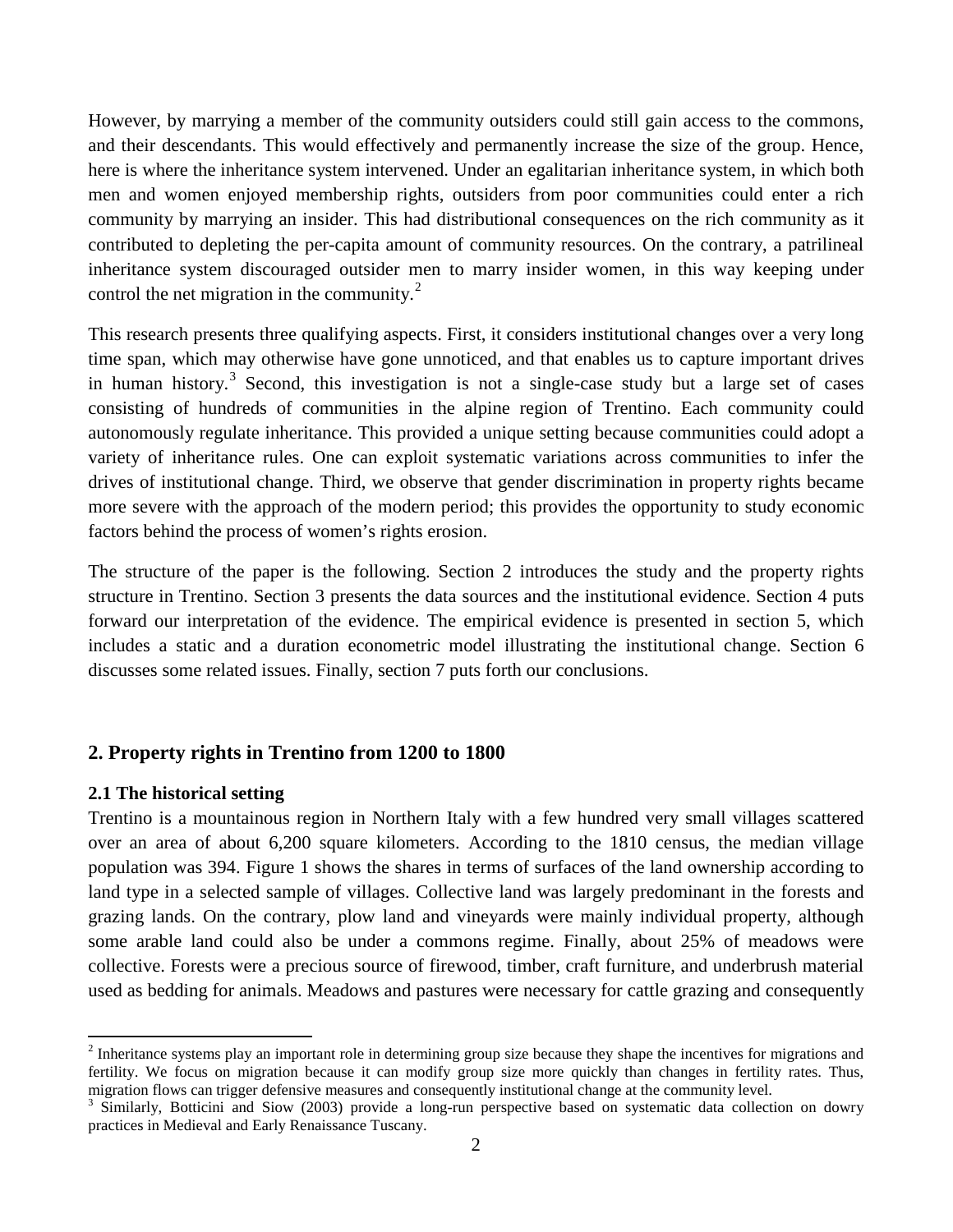for the production of dairy products. The commons were not open access resources, to wit, available for everyone to use. Instead, they were collective property of a well-defined group of individuals living in the same village or group of villages with legal entitlement to use the resources. Consider that less than 10% of the entire region was cultivable. See also Casari (2007) for a general description.



**Figure 1. Land ownership by land type (surface)**

*Source*: 1780 cadastral registers.

*Notes*: data about a sub-sample comprising 32 villages (about 10% of the total). The land type (A) also includes grazing land and alps; (B) comprises meadows of one and double sawing at low altitudes; (C) also includes orchards and vegetable gardens. The 1780 cadastral register offers the first systematic land survey in this region and reports detailed data on both the rent and the surface of the various types of land. In addition, it contains data on land ownership, by village and land type.

The Prince-Bishops of Trento ruled over the region for almost eight centuries: from 1027 until 1796. From the XIII century, the communities of Trentino gradually started to codify a set of rules for the management of their resources in formal documents, called charters (*carte di regola*). Charters were official deeds engrossed by a notary in the presence of external witnesses, and subsequently confirmed by the Prince, who granted self-government on the commons and other local economic affairs, and certified that the charter was compatible with the existing laws. Such documents regulated (*i*) the right to establish appropriation rules of the collective resources, (*ii*) the right to hold community assemblies and appoint a governor (*regolano*) and other community officials, (*iii*) the right to locally enforce the appropriation rules by levying cash fines, and (*iv*) the protection of community resources from external encroachment. Charters defined the geographical entities, which, for clarity purposes, we call "communities" whereas, we shall call "villages" the geographical units of cadastral registers. A charter with a special status was the statute of Trento, the capital town, which provided for supplemental discipline on issues that were missing in other community charters.

Self-government could take place over different territorial levels. Overall, we considered 264 communities that adopted a charter, which were organized in one of the following four ways: *a)* 31 "supra-communities," which grouped and regulated a few connected villages, of which at least one had,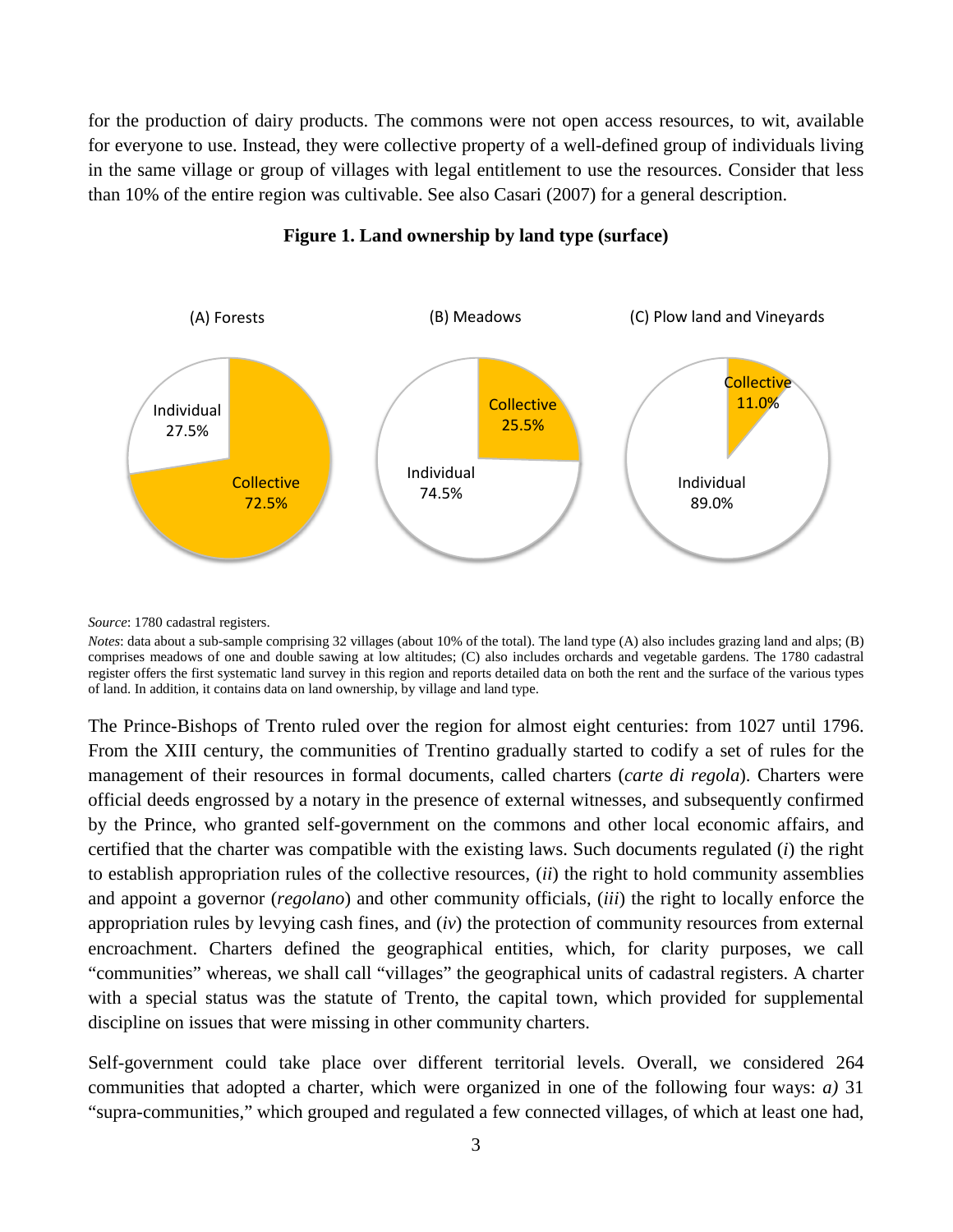at the same time, a local charter;<sup>[4](#page-4-1)</sup> *b*) 97 "connected communities," which, at the same time, had their own local charter and were within a supra-community; *c)* 131 "standalone communities," which had their own charter and were unconnected to any supra-community; *d)* 5 "special communities," commonly called *vicinie*, consisting of a few families within a village or families belonging to different villages jointly exploiting some portions of forests and pastures. Charters of special communities could be in force side by side in the same village(s) with charters of community types *a)*, *b)*, and *c)*.

The community of Civezzano was the first to write a charter in 1202. The charter system collapsed because of an exogenous political event at the very beginning of  $19<sup>th</sup>$  century. Napoleon invaded the region in 1796, the charter regime was definitively abolished in 1807.<sup>[5](#page-6-0)</sup> The most ancient charters did not provide a systematic discipline of all aspects of community life and management of the common resources. Occasionally, community rules were updated by means of new chapters within an existing charter, or by enacting an entirely new charter. The charters appear as pragmatic instruments adopted by uneducated peasants revolving around actual litigation cases. They reflected specific responses to external challenges or contingent problems, which can be noticed in the sequence of isolated tweaks to the rules produced in some communities, often listed as additions to a pre-existing charter. Thus, we argue that charters summarized in writing the way a community resolved critical controversies arisen in the past. If an issue was not present in a charter, most likely it had not been a controversial matter in the community. We will rely on this general interpretation rule also when discussing inheritance systems.

#### **2.2 Rights to access collective resources**

<span id="page-6-2"></span> $\overline{\phantom{a}}$ 

Access to the collective resources and participation in the community life could take place at different levels and this section provides a taxonomy. The focus in this paper will be on the membership right (*vicinia*), which defined the most complete belonging to a community. We refer to those with membership rights as community members (*vicini*) or insiders. The family was the unit of reference for membership rights. If husband and wife were both community members, they were entitled to the same benefits and duties as if only one spouse was a member.<sup>[6](#page-6-1)</sup> If at least one living individual of the family was a community member, then the benefits from the commons were extended to all relatives living under the same hearthstone (*fuoco*). The head of the family, who was usually – although not necessarily – the rights-holder, was the person with the rights to participate in and vote at community meetings. People without membership rights were outsiders, a category that includes also those with the simple right to reside in the community, or with some right to appropriate the commons. To a certain extent,

 $4$  For a detailed analysis of supra-communities see Tagliapietra (2013). There also existed statutes, different from charters, that encompassed many villages and regulated especially criminal justice (e.g., *Val di Sole e Non* and *Valle delle Giudicarie*).<br><sup>5</sup> In 1802 the Paris Treaty abolished the bishop principality of Trento. The Austrian government in 1805 forbad the

<span id="page-6-0"></span>gatherings of the community members in the assemblies, and in 1807 the Bavarian government, which in the meanwhile took power in Trentino through the Peace of Pressburg (1805), abolished the *Carte di Regola* and subjected Trentino towns and villages to the central government (Rizzoli, 1903).<br><sup>6</sup> A similar definition of membership rights was common in Japan, see McKean (1992).

<span id="page-6-1"></span>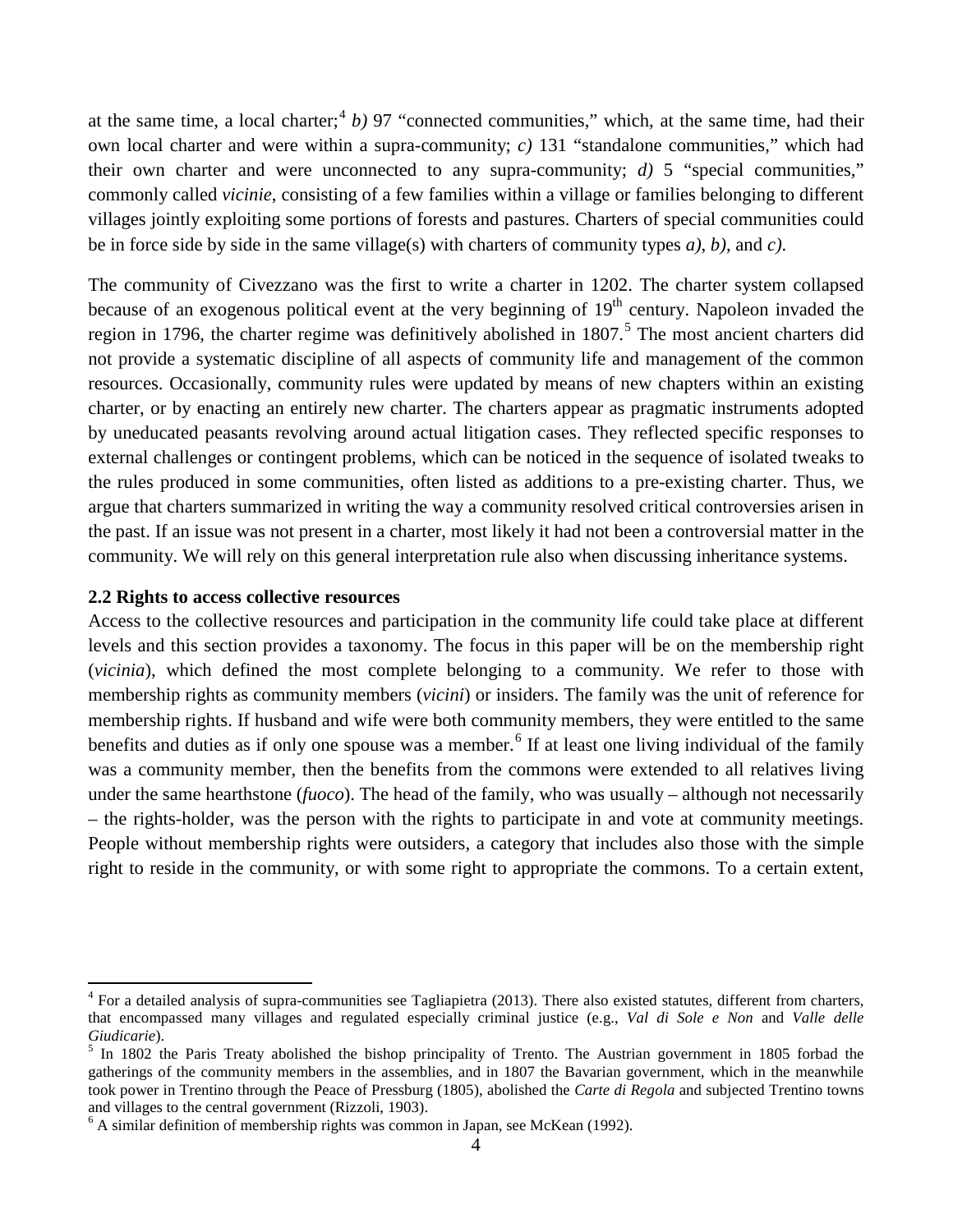all definitions in this section are conventional, and we introduce them to better interpret the content of the charters.<sup>[7](#page-6-2)</sup> See also Casari and Lisciandra (2011) for additional details.

The *membership right* gave full access to all benefits and duties. An insider enjoyed four categories of rights: (*i*) residence rights – the right to live in the community and thus have a stable domicile; (*ii*) full appropriation rights – the right to access and exploit the common resources of the community; (*iii*) participation and voting rights in community assemblies, in particular, rights to participate and speak at community assemblies, to appoint community officers, and to vote on decisions concerning management and alienation of collective resources, inheritance systems, acquisition of residence, appropriation, and membership rights; finally, (*iv*) inheritance rights, and more specifically the right to transmit the membership to offspring according to regulations.<sup>[8](#page-7-0)</sup>

Sometimes, outsiders could live in the community with limited or no rights to access the commons. The most common entitlements were the appropriation right and the residence right. The *appropriation right* entailed residing in the community and granted some or all of the following entitlements: grazing, mowing grass, cutting timber, collecting firewood and litter, hunting and fishing, and transforming forests or pastures into arable land. Holders of appropriation rights could enjoy the right for at most their lifetime but could not pass it on to descendants through inheritance. Conversely, the simple *residence right* did not *per se* entitle the right-holder to use the collective resources. In order to acquire the residence right, outsiders often had to formally introduce themselves to the community and give assurance about their integrity and economic welfare. Typically, residence rights were granted to artisans, shopkeepers, and servants. Fines and restrictions for trespassing collective lands or using collective resources without authorization applied also to those with residence rights. Finally, rule violations could cause the loss of that right.

# **2.3 How to acquire the membership right**

 $\overline{\phantom{a}}$ 

There were three ways to acquire the membership right: by purchase, by inheritance from partners, and by inheritance from parents.

*Purchase*. The membership right could be purchased from the community. It could not be purchased from an individual insider because a single member of the community could not transfer or alienate his or her individual membership right. The community assembly had to grant its formal consent in order to accept new members with a vote requiring a quorum ranging from a simple majority of half of the participants up to unanimity. Generally, prospective members had also to fulfill a few requirements

<span id="page-7-1"></span><sup>&</sup>lt;sup>7</sup> The aim of this study is neither to provide a legal classification of rights nor to map in detail all cases. On the contrary, we aim at analyzing the documents through a parsimonious taxonomy, which reflects economic property rights, that is those rights that an individual can actually exploit no matter what the formal or legal definitions are.<br><sup>8</sup> Membership in the medieval Trentino communities presents similarities to citizenship in contemporary national states, y

<span id="page-7-0"></span>there are at least three noteworthy differences. First, it was more pervasive in terms of rights as well as duties. Fundamental duty was a continuous residence within the community. Moreover, members had to collaborate to build and maintain roads, huts, kilns, and wood coal sites. Refusal to fulfill such duties could bring about the loss of membership. Second, the rightsholder was the head of the family, the unique legal representative of the family in front of the community, although rights and duties extended to the whole family. The family was a single entity, and all families shared equal rights of access to the commons regardless of their size. Third, membership acquisition followed a different discipline with respect to modern citizenship.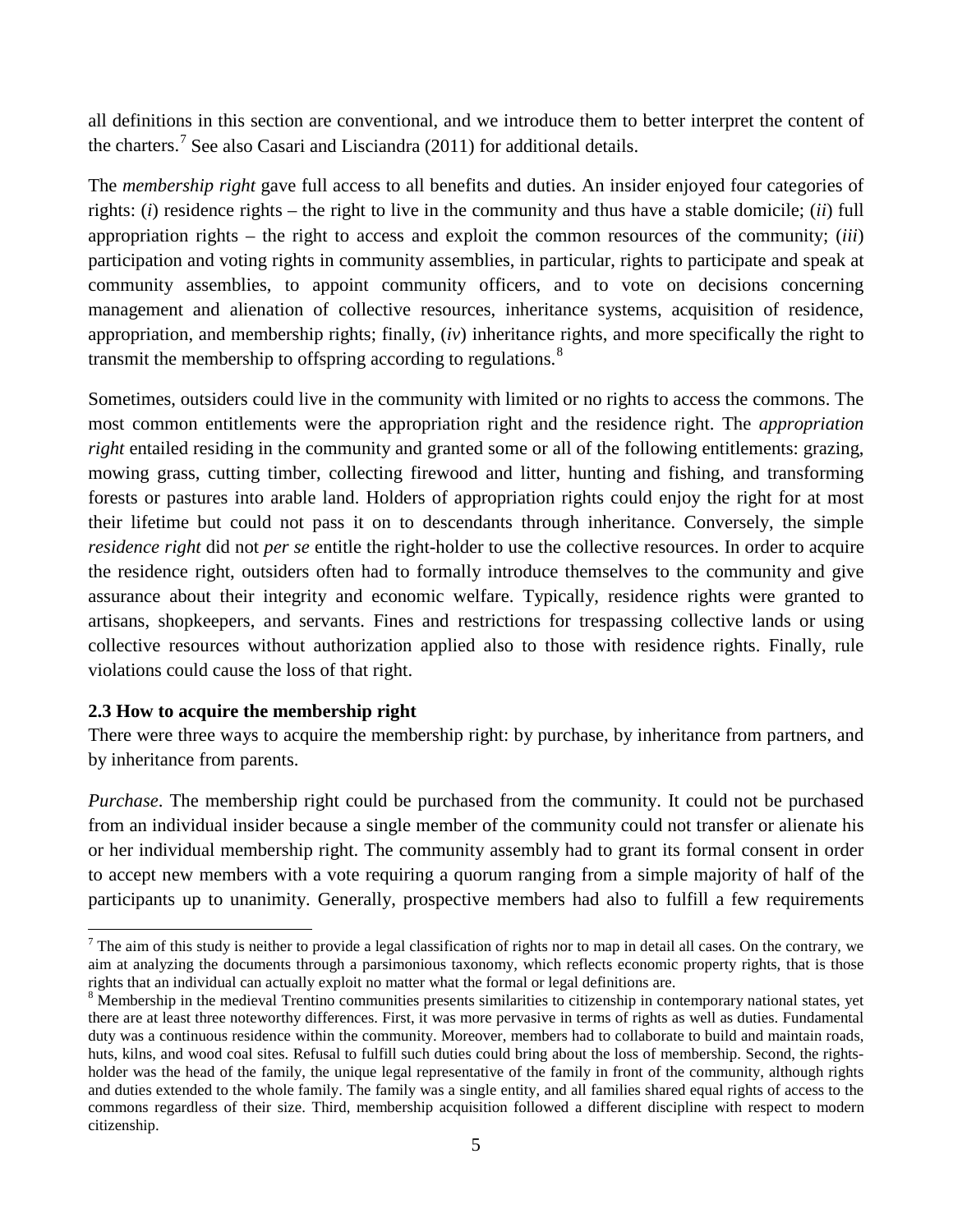such as *i*) having a good reputation, *ii*) paying the community treasury a certain amount of money, and *iii*) having held stable residence in the community for a certain period of time. The membership right gave equal rights and duties to newcomers as to pre-existing members. In Trentino, we detected 54 out of 274 communities that allowed membership purchase.<sup>[9](#page-7-1)</sup> This provision was mainly mentioned in the community charters but it was also documented in contracts of membership purchase.

*Inheritance from partner*. In case of marriage between an insider and an outsider, the insider spouse kept his or her status through marriage and could sometimes pass it on to their children, as we will see below. As a consequence of the marriage, the outsider spouse could receive – depending on the community – the membership right, the appropriation right, or no right at all. Whereas, in case of marriage between two insiders, membership rights could not be cumulated since the unit of reference was the family. One spouse's membership right, typically the wife's, remained dormant while she was married and became active only with widowhood.

*Inheritance from parents*. The membership right became manifest when the heir left the parents to form a new family, or alternatively, at the rights-holder's death. We have identified four basic inheritance systems for collective resources from parents: egalitarian, soft-patrilineal, patrilineal, and primogeniture. These inheritance systems encompass all the systems encountered in the Trentino charters. *Egalitarian*: all sons and all daughters of insiders inherited the membership rights. *Soft-Patrilineal*: all sons of insiders inherited membership rights whereas daughters did not, unless daughters had no brothers. In the latter case, one daughter or all daughters could inherit membership. If only one daughter inherited the membership, she was usually designated by the father or by the relatives; alternatively the charters usually gave the rights to the first-born or the last-born. *Patrilineal*: all sons of insiders inherited the membership rights whereas daughters did not, even if they had no brothers. *Primogeniture*: only one child of an insider family inherited the membership rights. Ordinarily the heir was a son chosen by the father's last will or, if lacking, by the closest relatives. If there was no son, or the son was not considered suitable and fit, one (and only one) daughter could inherit the membership (along with the private assets) conditionally to marrying a man, who could be an outsider. $10$ 

# **3. Institutional evidence**

 $\overline{\phantom{a}}$ 

The evidence combines data from various sources: charters, cadastral registers, and population census. We identified a total of 480 community charters, of which 306 were available for reading. We also

<span id="page-8-1"></span><span id="page-8-0"></span>There were further 10 communities with other relevant documents for the investigation but no information about a charter.<br><sup>10</sup> Depending on the specific regulation of the community, the appropriation rights could also be purchase, by inheritance from a spouse, by inheritance from a parent. An individual could not sell the appropriation right but the community could grant it. The rationale of the transmission by inheritance of appropriation right was to compensate offspring or spouses who were not entitled to receive the membership right, and hence it constituted a sort of welfare system that allowed these persons to access the common resources when orphans or widows. Only insiders could transmit by inheritance the appropriation right. The orphans of insider parents could acquire the appropriation right when the membership right was denied. This was especially the case for daughters within a patrilineal system. Their appropriation right remained dormant until the death of the insider member of the family. Women who inherited appropriation rights from their parents could preserve or lose them after marriage. In general, appropriation rights ceased when entitled women married outsiders and could be preserved if they married insiders. The possible loss for widows of appropriation rights could be a very high price to be paid, thereby affecting marriage or remarriage decisions.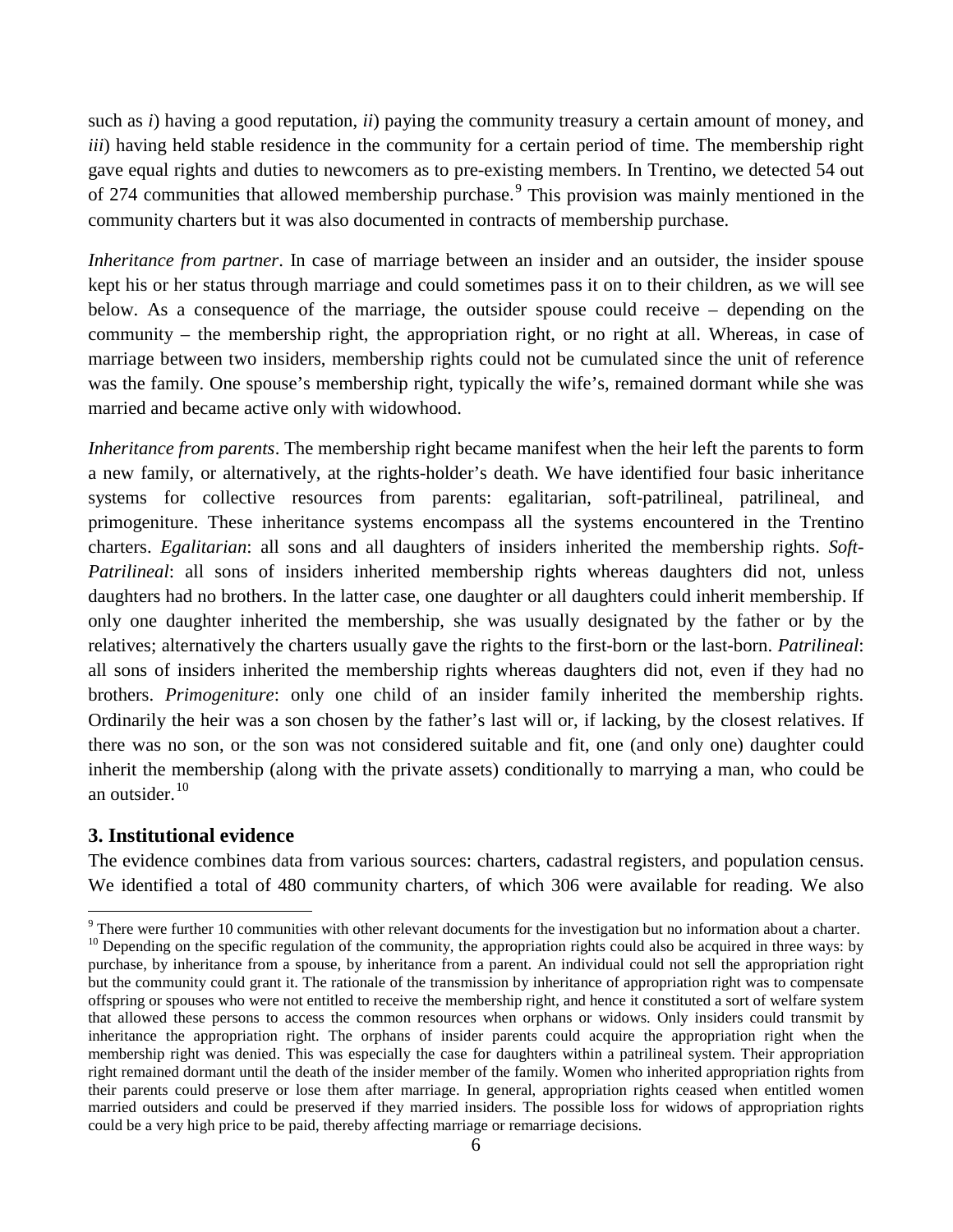collected relevant information about charters modifications and other specific documents containing regulations of inheritance systems of the commons, which enabled us to build a database of 879 observations. This evidence was organized around 366 villages as coded in the 1897 cadastral registers.

Figure 2 shows a map of the region with the villages that adopted a charter and some regulation of the inheritance systems of the commons in two different years of the time interval under scrutiny, 1525 and 1801. 1525 saw the revolt that involved peasants in Germany and also in Trentino, whereas 1801 was the date of the last record of the charter regime, which was immediately subsequent to the Napoleon's invasion of few years earlier. There was a steady increase in charter adoption during the first four centuries with a peak in the second half of the XVI century. For Italy, this latter period was characterized by food scarcity and fears of losing social and economic status, which triggered institutional changes also in the governance of towns, as the ruling oligarchies attempted to protect their status (Alfani, 2011, 2013). In 1525, immediately before the peak, the villages that had a charter already covered an area equal to 64% of the region. Conversely, it is noteworthy that in 1525 hardly any village had formally introduced inheritance regulations over their commons within their charters or other relevant documents. In 1801, at the end of the time interval, the villages with a charter covered 84% of the Trentino surface. By 1801 many communities had enacted their second or even third charter. Inheritance regulations became more frequent with the expansion of charters adoption, but notwithstanding that, villages with a formalization of inheritance rules covered only 25% of the region.





*Notes*: Areas with solid color identify the presence of a charter while areas with striped color identify the presence of inheritance regulations on the commons. Areas in white had neither a charter or inheritance regulations. A geographical unit in the map is colored when most of its surface satisfies the condition of having a charter and/or inheritance regulations by the dates of 1525 and 1801. Charters define the geographical entities that we call "communities." We then mapped communities into the geographical units, the "villages", of the 1897 cadastral registers. The current cadastral registers, which are the ones shown in this figure, display a coarser partition than the 1897 register.

Three main findings about inheritance systems on the commons in Trentino emerge from the documental evidence in our possession. First, inheritance systems for the transmission of membership rights on the commons changed over time. Second, almost all changes eroded women's rights to inherit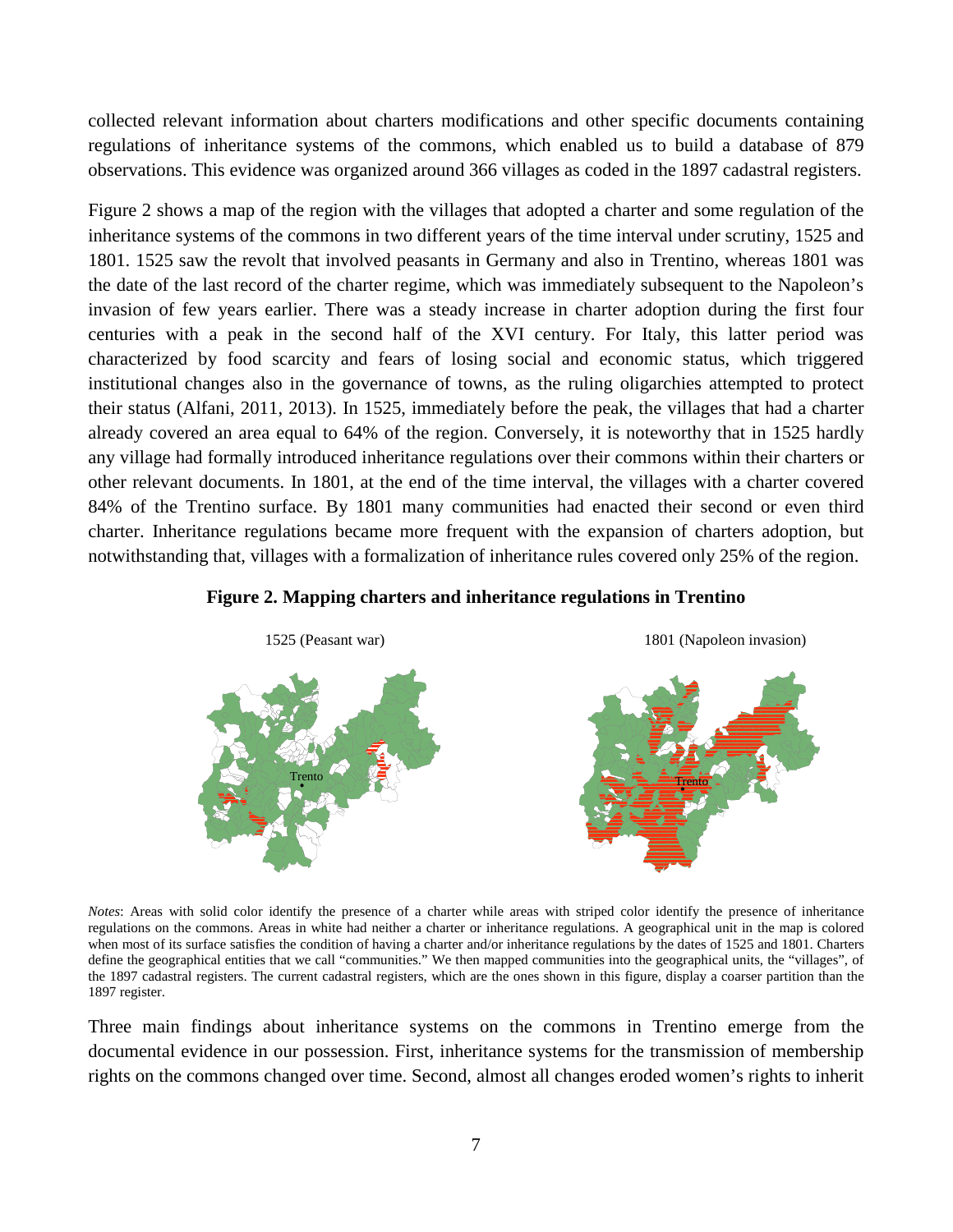collective resources. Third, the majority of the charters did not regulate inheritance of membership rights on collective resources.

During the six centuries under scrutiny, the patterns of inheritance changed substantially. Table 1 considers the area covered by villages that adopted a charter and divides the area according to the type of inheritance system explicitly mentioned in the documents that we were able to encode. The selected dates in Table 1 divided the time span considered into four intervals of similar length: 1348 marks the European-wide plague; 1525 corresponds to the peasant war; 1630 denotes a period of declining population in Northern Italy and of crisis related to epidemic diseases; 1801 is the end of the period. At any one point in time three or four different inheritance systems in the region coexisted, since the institutional choice was made in a decentralized fashion at the community level. The erosion of women's rights is visible from the shift from egalitarian to soft-patrilineal systems between 1525 and 1630, and from another shift toward a patrilineal system by 1801. A process of gradual convergence to a unique system can be observed, and in particular a clear later dominance of the patrilineal system, which acted as an attractor. Initially, in 1348, the patrilineal system covered 24% of encoded charters with a known system, by 1801 it had risen to 97%. Thus, the evolution of inheritance rules is essentially unidirectional, going from equal membership rights for men and women toward increasing gender discrimination.<sup>[11](#page-8-1)</sup>

|                                           | Year               |             |                |                   |  |
|-------------------------------------------|--------------------|-------------|----------------|-------------------|--|
| Type of system                            | 1348               | 1525        | 1630           | 1801              |  |
| (surface in hectares)                     | <b>Black</b> death | Peasant war | Italian crisis | Napoleon invasion |  |
| Egalitarian inheritance                   | 43.845             | 43,845      | 0              | $\theta$          |  |
| Soft-Patrilineal inheritance              | 6.420              | 6.420       | 54,305         | 2,449             |  |
| Patrilineal inheritance                   | 16,643             | 21,472      | 68,592         | 151,306           |  |
| Primogeniture inheritance                 | 2,623              | 2,623       | 2,623          | 2,623             |  |
| Area with inheritance rules $(A)$         | 69,531             | 74,360      | 125,520        | 156,378           |  |
| $(A)$ in % of area with a charter in 1801 | 13.2%              | 14.1%       | 23.8%          | 29.7%             |  |

#### **Table 1. Inheritance systems on the Trentino commons (surfaces)**

*Source*: Elaboration on our charters database and on the 1897 cadastral register.

 $\overline{\phantom{a}}$ 

*Notes*: The surfaces are in hectares and cover the villages with the type of inheritance system in force during a specific year considering the extension of the villages according to the 1897 cadastral register. In 1801 the total area of villages in Trentino that had adopted a charter amounted to 527,281 hectares; we considered only charters whose text was available.

<span id="page-10-0"></span>As illustrative cases, consider the reform of the inheritance system that took place in 1583 in the supracommunity of Fiemme. The Governor of the community explains to the Prince the motivation by stating:

"Up to now in our Fiemme Community we followed the rule that when outsiders married women who were members of our Community, they inherited membership rights and used the commons and the woods as much as any other member who was born in the Community. Since, lately, many outsiders are marrying women of the Fiemme community with the sole purpose of acquiring membership rights [...] our Community has consensually

 $11$  A similar pattern of erosion of women's general property rights on the commons was observed by Alfani (2011) in other parts of Northern Italy.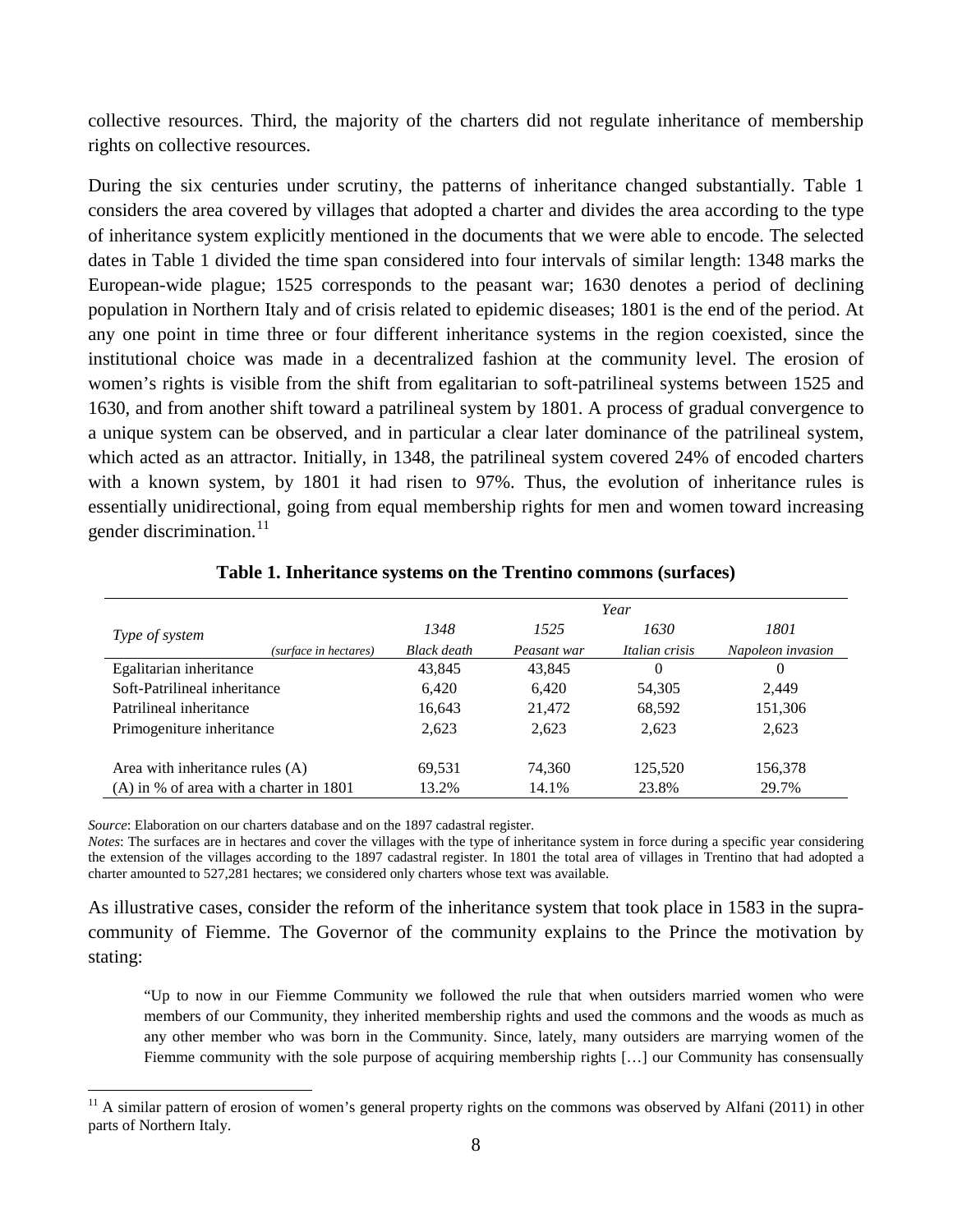convened that from now on women members of our Community shall not have nor inherit membership rights should they marry an outsider." <sup>12</sup>

Hence, the inheritance system switched from egalitarian to soft-patrilineal.

The community of Fondo, for its part, switched from a soft-patrilineal to a patrilineal system in 1777 by restricting women's right to access the commons. Those women who in a soft-patrilineal system enjoyed the membership right lost it in favor of the appropriation right, hence losing the possibility to transmit access to the commons through inheritance:

"For the future we do not want to obey the ancient custom with regard to community members who have no son but only one or more daughters;" [*according to the new rule, the youngest daughter of an insider could use the commons*] "only during her lifetime, and when she dies, the right to use the commons shall be extinguished; and her heirs shall be foreigners in the same way as if they had never been community members..."<sup>[13](#page-11-0)</sup>

After listing all documental instances of inheritance regulations, we traced the evolution of inheritance systems village by village over six centuries. Overall, 80 Trentino villages (out of 290 with accessible charters) mentioned inheritance rules in their charter or other related documents. A chart flow of institutional changes between 1202 and 1801 is in Figure 3, which provides a bird's-eye view of all recorded changes. Figure 3 depicts a story of relentless weakening of women's inheritance rights on the commons. According to our data, in the late medieval period women enjoyed the highest levels of equality in property rights on the common property resources. From that period on, there was a steady process of convergence towards a patrilineal system, without backtracking. At the end of the period, 75 villages had a patrilineal system, 3 a soft-patrilineal system, 2 a primogeniture system and none had an egalitarian system. By the time Napoleon invaded Trentino and forcefully removed the charter regime, the process of erosion of women's rights on the commons was already complete.

We identified only one exception to the general tendency to restrict the inheritance of membership rights for women, and that is in one of the villages of the supra-community of Comun Comunale. In 1544 Comun Comunale adopted a patrilineal system and kept it that way until the end of the charter regime. In 1786 the small village of Piazzo adopted its own integrative charter, in addition to the "supra-charter" of Comun Comunale, thereby introducing a soft-patrilineal system. Most likely, Piazzo did not intend to apply this system on the commons of Comun Comunale, but only to Piazzo's commons.

l

<sup>&</sup>lt;sup>12</sup> "Essendo che in la Comunità nostra de Fieme fori qua se ha osservato, che maritandose le done vicine della Comunità in *forestieri hereditarono la vicinanza et godevano in Comuni et Boschi tanto quanto che un altro vicino nativo della valle. .. Et perchè da uno tempo in qua molti foresteri se maridano in done de Fieme solamente per haver detta Vicinanza […][la comunità] ha deliberato et determinato de Comun Consenso [...] che da qui in poi per l'avenir tutto le done vicine della valle maritandose in foresteri che non siano vicini della valle non debano haver ne hereditar alcuna vicinanza.*" (Original Manuscript, AST-Archivio Storico di Trento, lat. sect. capsa XII, n.69 and n.72). This provision was also reported in the 1613 charter of Fiemme, chapter 117 (Sartori-Montecroce, 2002).

<span id="page-11-1"></span><span id="page-11-0"></span><sup>&</sup>lt;sup>13</sup> Fondo 1777: "*...non vogliamo più per l'avenire osservare l'anticha osservanza con quelli vicini che non hanno eredi maschi ma sollo hano più ò una figliola, … per quelle che venirà al mondo, e che sarano della vicinanza più non si ha da usare come per il passato ma la figlia più giovine che farà tale eredita del vicinato da suo padre si concede bensì che questa figlia più giovine erediti il vicinato ma solo per la sua vita durante e non d'avantagio valle a dire morto che sarà questa sarà estinto la vicinanza, e li eredi della medema sarano forastieri come se mai fosseron stati vicini, questo servire debba per quelle figlie che venirano al mondo doppo il presente tempo...*" (Inama, 1931, p. 24).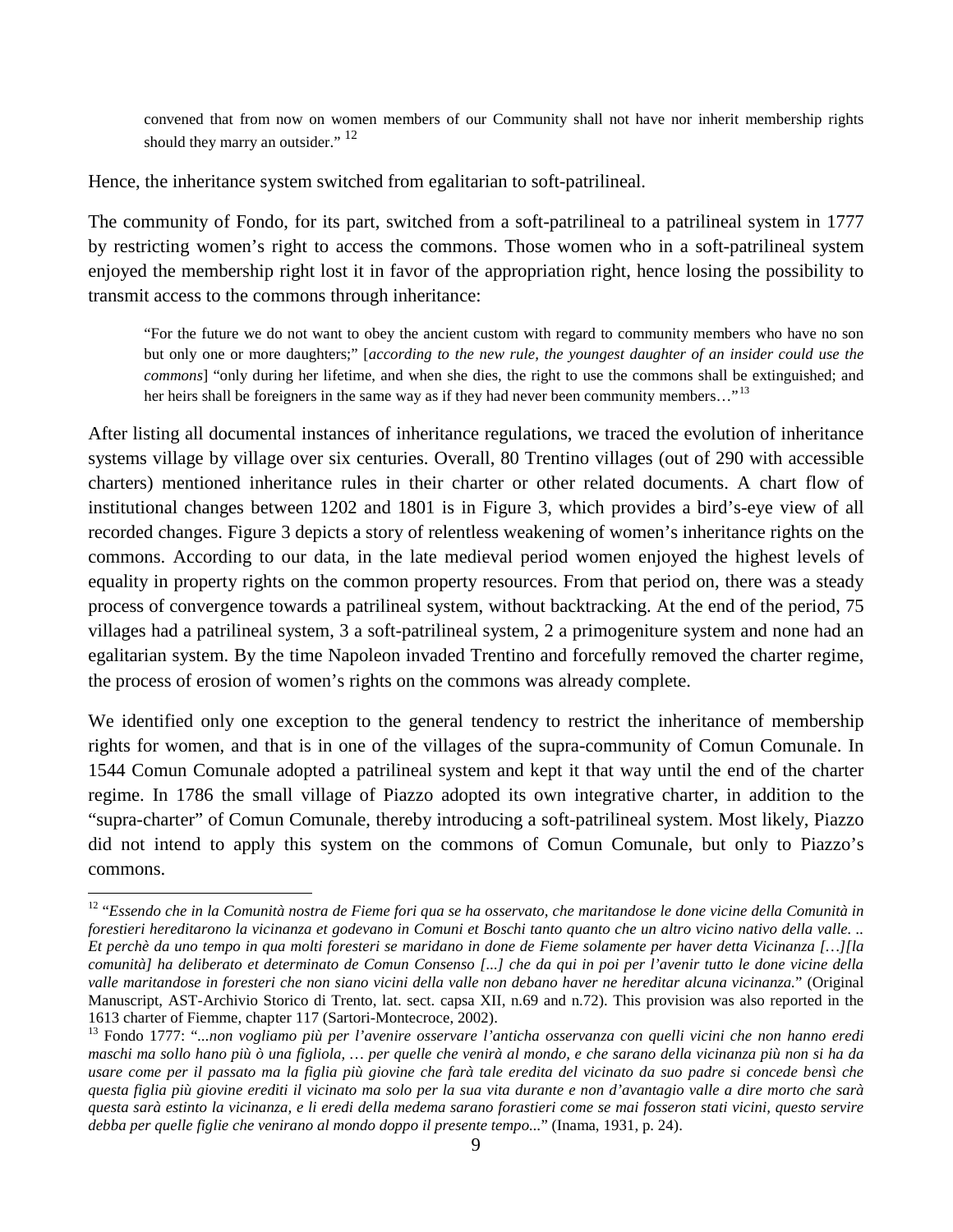A separate mention is in order for the primogeniture system, which remained an isolated cluster in the flow chart in Figure 3. This system was prevalent in the nearby German speaking villages of South-Tyrol (outside the bishopric of Trentino) and in the two villages of Stramentizzo and Trodena, which were on the linguistic border between the German and Romance speaking territories. These two villages did not modify their inheritance system, and, interestingly, no other Trentino village ever adopted a primogeniture system (Cole and Wolf, 1974).<sup>[14](#page-11-1)</sup>



**Figure 3. Changes in inheritance regulations over six centuries (villages)**

*Source*: Elaborations on authors' database of charters and other documents.

<span id="page-12-0"></span>l

*Notes*: Period 1202-1801. One observation consists of one village according to the geographical unit employed in the 1897 cadastral register. Any modification to the type of inheritance system appears in the arrows connecting the four "system" boxes on the right. Curly arrows record restatement and clarifications of membership rights that took place within the same type of inheritance system. One village restricted the soft patrilineal system from all daughters to one daughter only (Cavedine 1764). Some villages belonging to supracommunities restated the rules either of the patrilineal system (Cimone 1768, Isera 1656, Marano 1796, Villa Lagarina 1759) or the softpatrilineal system (Castello di Fiemme 1605) in their village charter. Other communities restated their previous regulations (Nago-Torbole 1628, Costa Savina 1739 and 1792, Vigalzano 1739 and 1792, Vervò 1757). Two villages with a patrilineal system specified the rules in more detail (Pieve Tesino 1628, Aldeno 1662). Curly arrows also include modifications to appropriation rights (Mezzolombardo 1777, Aldeno 1753).

<sup>&</sup>lt;sup>14</sup> For an overview of inheritance systems in Europe about private assets see Head-König, A.-L. and Pozsgai (2012)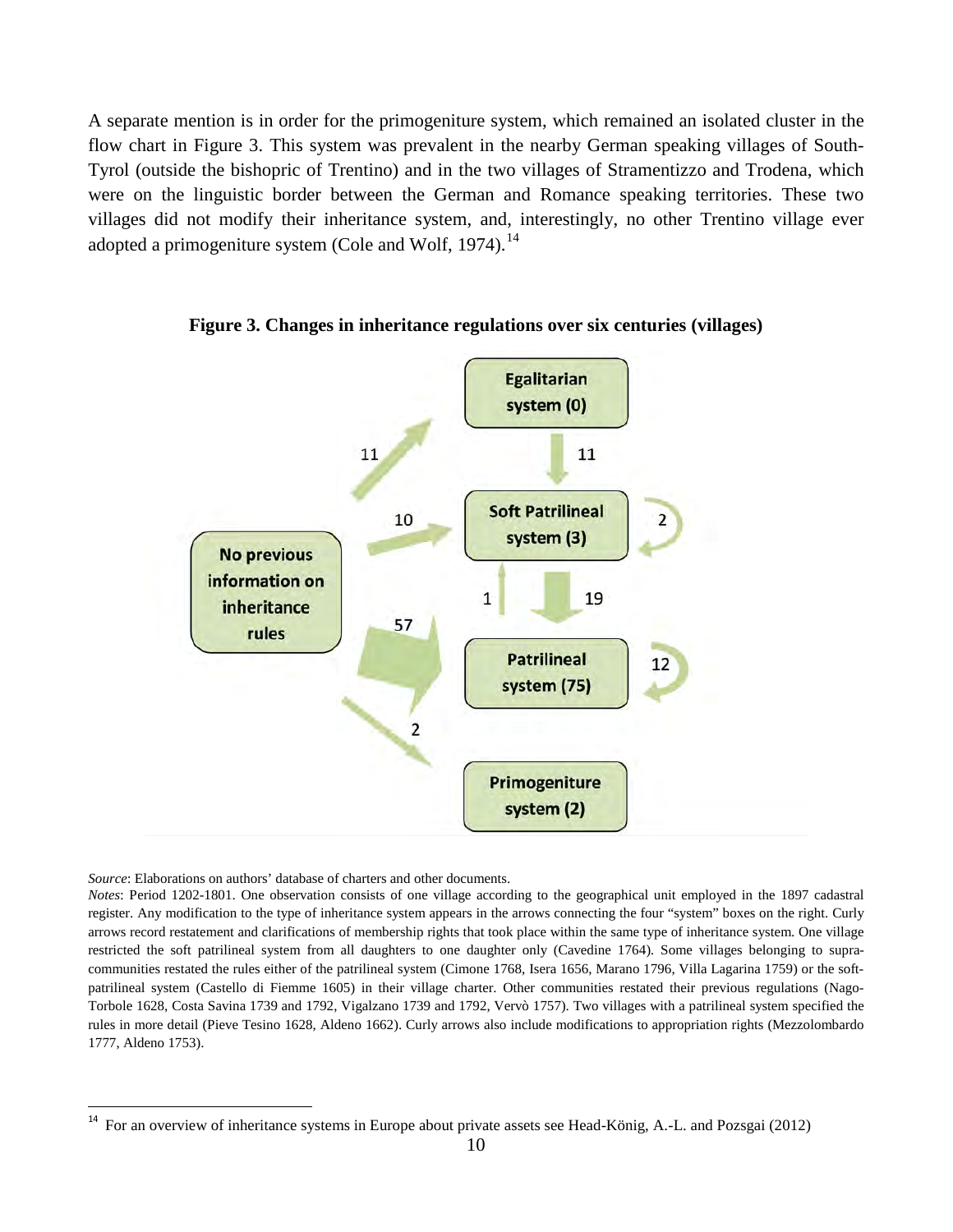The third main finding is that more than 70% of the villages did not explicitly formalize their inheritance system on the commons. As shown in Table 1, the area without inheritance regulations decreased substantially between 1348 and 1801, but still most charters did not ever mention inheritance rules. What was the system in place in those villages? The evidence about inheritance systems on the commons in the XIII century is scant. However, based on four leads, here we argue that in the late medieval Trentino the egalitarian system on the commons was likely to be widely followed although not formalized. The first lead comes from the 1425 Statute of Trento. Recall that this Statute applied to the whole Bishopric for those aspects that were not regulated in the local charters. The 1425 Statute disciplined the inheritance of private assets but not that of collective properties. It stated that, in the absence of a dowry for the daughters, both sons and daughters inherited the private assets of the parents, although the daughters inherited a lower share. On the subject, the older Statute of 1307 devoted little attention. Secondly, the institutional history of Fiemme, a supra-community that has existed as an entity since  $1111$ ,<sup>[15](#page-12-0)</sup> reports an explicit description of the egalitarian inheritance system applied to its commons, which was in place until 1583. In that year, as mentioned above, inheritance regulations became soft-patrilineal. Thirdly, the inheritance systems for private and collective properties in the same Fiemme community were identical before  $1583$ .<sup>[16](#page-13-0)</sup> Fourthly, the oldest documental description of the egalitarian system is not a charter but a 1583 letter of the community governor to the Prince-Bishop. This suggests that many other communities may have followed it as a custom and this was why it was not explicitly written in the charters. Only thirty years later, the 1613 community charter of Fiemme included the transcript of a portion of the letter of the Governor reported above.

To put this documental evidence into a broader context, it should be recalled that charters did not usually regulate all aspects of community life in a systematic way but only encoded problematic aspects, especially those that in the past had generated controversies within the community. The Fiemme Governor's letter is a vivid illustration of a practice of that kind: when the frequency of marriages between local women and foreign men was low, or did not cause conflicts within the community, there was little pressure to encode the inheritance rule into the charters. Another illustration of how charters encoded regulations comes from the explicit norms about the purchase of membership rights by outsiders. One can expect that those communities with immigration pressure were more likely to regulate both membership purchase and membership inheritance. In fact, among the villages that mention membership purchase (79 out of 289), about 68% also had inheritance regulations at some point. Whereas, among the villages with no mention of membership purchase (210), only 12% had inheritance regulations. One way to read this regularity is that field controversies were what generated formal regulations.

To draw a conclusion, one can put together the non-systematic codification of inheritance systems on the commons, especially in the early period, as well as the pragmatic spirit of the community charters. If all marriages were between insiders it was practically irrelevant for a community to be under an

 $\overline{\phantom{a}}$ 

<span id="page-13-1"></span><sup>&</sup>lt;sup>15</sup> The Gebardini Pacts, signed on July  $14<sup>th</sup>$ , 1111 between the Bishop of Trento Gebardo and the representatives of the Community of Fiemme, gave judicial and tax autonomy to the Community (see Sartori-Montecroce 2002).<br><sup>16</sup> From the 1613 charter, chapter 114 (Le consuetudini di Fiemme - Libro II del civil), in Sartori-Montecroce (ibid.) p.

<span id="page-13-0"></span>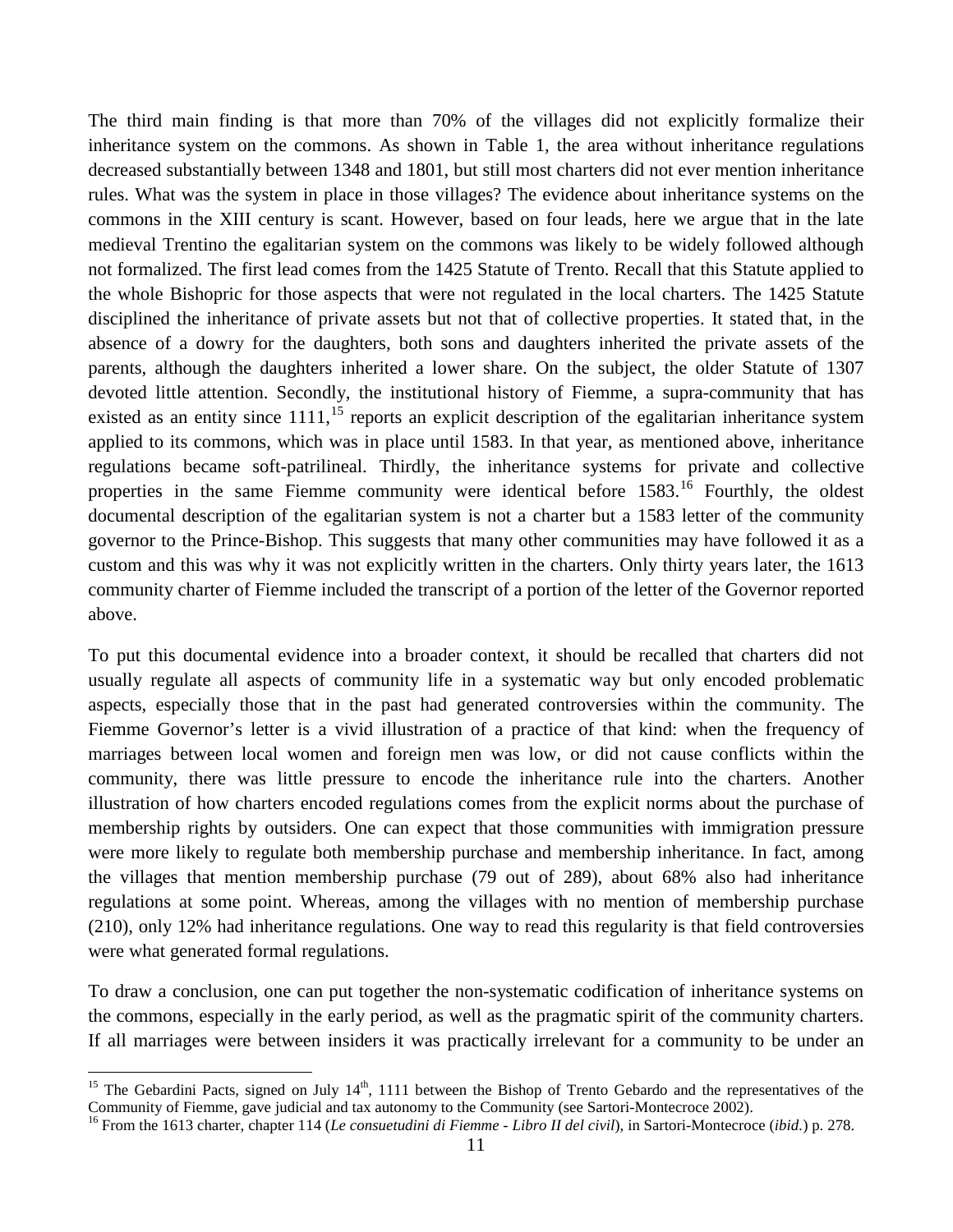egalitarian or a patrilineal inheritance system. A marriage between an insider and an outsider had different consequences under the two inheritance systems only if the outsider was the husband and the new family wanted to live in the community of the wife. When no such cases occurred, because there was no immigration pressure toward the community, then the two systems were observationally equivalent. The charter would be changed only when the attempts to immigrate through marriage were frequent or controversial.

#### **4. Inheritance systems and community size**

 $\overline{\phantom{a}}$ 

We argue that gender discrimination in inheritance regulations emerged as an attempt to limit the size of the community and to protect insiders' wealth. Inheritance regulations in a community could impact its population level through at least two channels, one that altered migration patterns across communities and another that modified incentives for endogenous growth. In the dynamics of community size, migration was a short-run factor while endogenous growth was a long-run factor.

Migrations alone could increase or decrease the size of single communities also in a scenario of stable population at regional level. Assuming that everyone marries, if the spouses are from different communities they can decide to settle down in the community of the husband or in the community of the wife. If private assets are mobile, the family will want to settle in the community that is "richer" in terms of collective resources. Because of this incentive, the young generation of a rich community could attract spouses from poorer communities who want to move in to benefit from access to richer commons. Consider a situation where every family has two children. Under an egalitarian inheritance system, if every member of the young generation marries an outsider, the number of families in a community may double. Hence, the per-capita collective wealth in a rich community may halve within the time period of a generation, whereas the poorer communities observe an increase. One has also to consider that cross-community marriages may present some benefits from a collective point of view: small communities – as the ones in Trentino – run into severe risks of consanguinity if all marriages are between insiders, cross-community marriages reduce this risk. Conversely, a patrilineal inheritance system can effectively prevent net immigration via marriage, which would maintain the same level of per-capita collective wealth. This system does not forbid marriages with outsiders, but it ensures that the number of families in the next generation will remain the same. In particular, women who marry men who are outsiders will move to their husbands' communities since the new family has no access to the commons of the wife's original community. Hence, under a patrilineal inheritance system on the commons, the community will maintain its size and some genetic mixing will still be possible: for every man marrying an outside woman, one woman of that man's community will have to move out (Casari and Lisciandra, 2014). The same outcome can be achieved through a primogeniture system.<sup>[17](#page-13-1)</sup>

<span id="page-14-0"></span>To sum up, if all communities in the region have an egalitarian inheritance system, then the inequality in per-capita collective wealth will decline and reach minimal levels. In contrast to that, if all communities have a patrilineal inheritance system, the inequality in per-capita collective wealth will persist. In case both systems co-exist in the region, what matters is the type of system adopted by the

<sup>&</sup>lt;sup>17</sup> It is easy to show that the outcome under a soft-patrilineal inheritance system is in-between those of an egalitarian and a patrilineal system.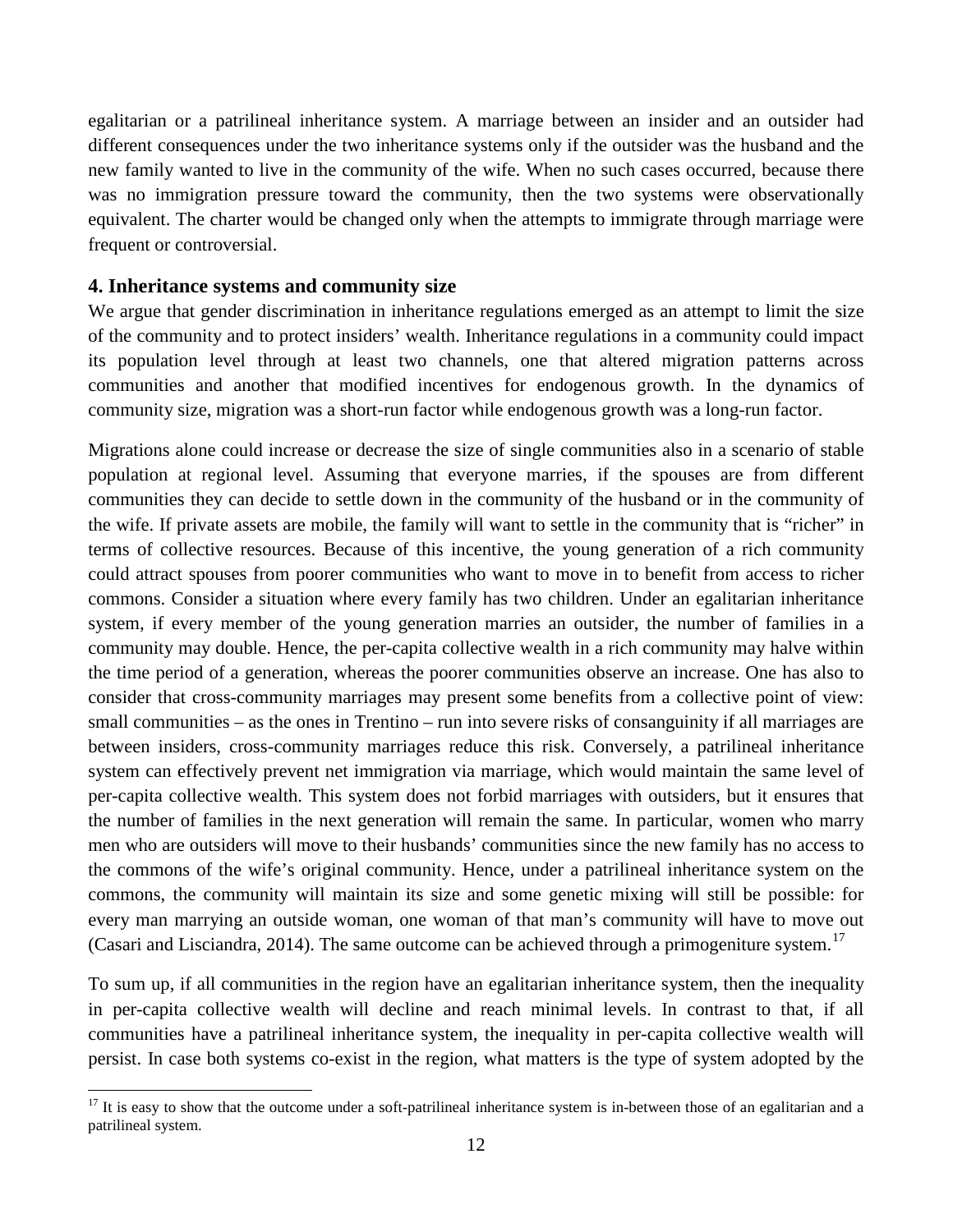communities better endowed in terms of per-capita collective wealth. In order to avoid reductions in their share of collective resources, insiders of rich communities tend to adopt gender-biased inheritance systems. Contrariwise, the choice about inheritance rules of insiders of poor communities is irrelevant: migratory patterns would be unaffected by their type of inheritance system, whether it is formalized or not. This can explain why we observed many communities without written inheritance regulations (Table 1). A formal model of migratory pressure along these lines is presented in Casari and Lisciandra (2014).

The choice of inheritance system on the commons can make a difference also in terms of fertility rates, and, consequently, on endogenous population growth. This phenomenon has been known at least since Hardin (1968) and it relates to the tragedy of the commons with regard to population control. Parents' decision about the number of kids is private but – when the kids have also access to collective resources – it becomes a matter of public concern. When the subsistence of a family lies exclusively on its own private resources, the family bears the full costs of having an additional child. Instead, if the family relies also on the collective land, the incentives to have children are higher because of the externality of appropriating collective resources. A portion of the cost of the additional child falls on the community at large, whose resources are subject to the typical mechanism of the tragedy of the commons. In an egalitarian inheritance system "everyone born has an equal right to the commons" and this would "lock the world into a tragic course of action" (Hardin, 1968). The solution to the tragedy about population control is a change in the inheritance system. The adoption of a primogeniture system on the commons fully removes the "tragedy" because additional children after the first one do not impose negative externalities on the community commons. A patrilineal system provides a partial solution because it lessens individual incentives to have additional children with respect to the egalitarian system as, in the long-run, only about half of the children, the boys, can count on the community commons. The patrilineal system attenuates, but does not solve, the tragedy about population control because for every additional child there is still some probability that the cost will be shifted to the community at large.

As previously argued, inheritance regulations had an impact on the dynamics of community size. In comparison with a patrilineal system, an egalitarian system increased incentives for both fertility and immigration. On the one hand, in Trentino the incentive for fertility was exacerbated by the presence of low-populated communities with large shares of commons. On the other hand, the existence of large inequalities among villages in per-capita collective wealth and the increment of population in the region triggered internal migrations. Although both fertility and migration push communities toward a change in the inheritance rules in order to protect their collective resource from depletion, we claim that the main drive for the institutional change in inheritance rules was the attempt to reduce migratory pressure occurring through marriage, because migration operates an adjustment in community size more quickly than endogenous population growth. Insiders may have been less averse to an increase in population from newborn than from outside migration. Hence, the remaining of the section discusses migrations.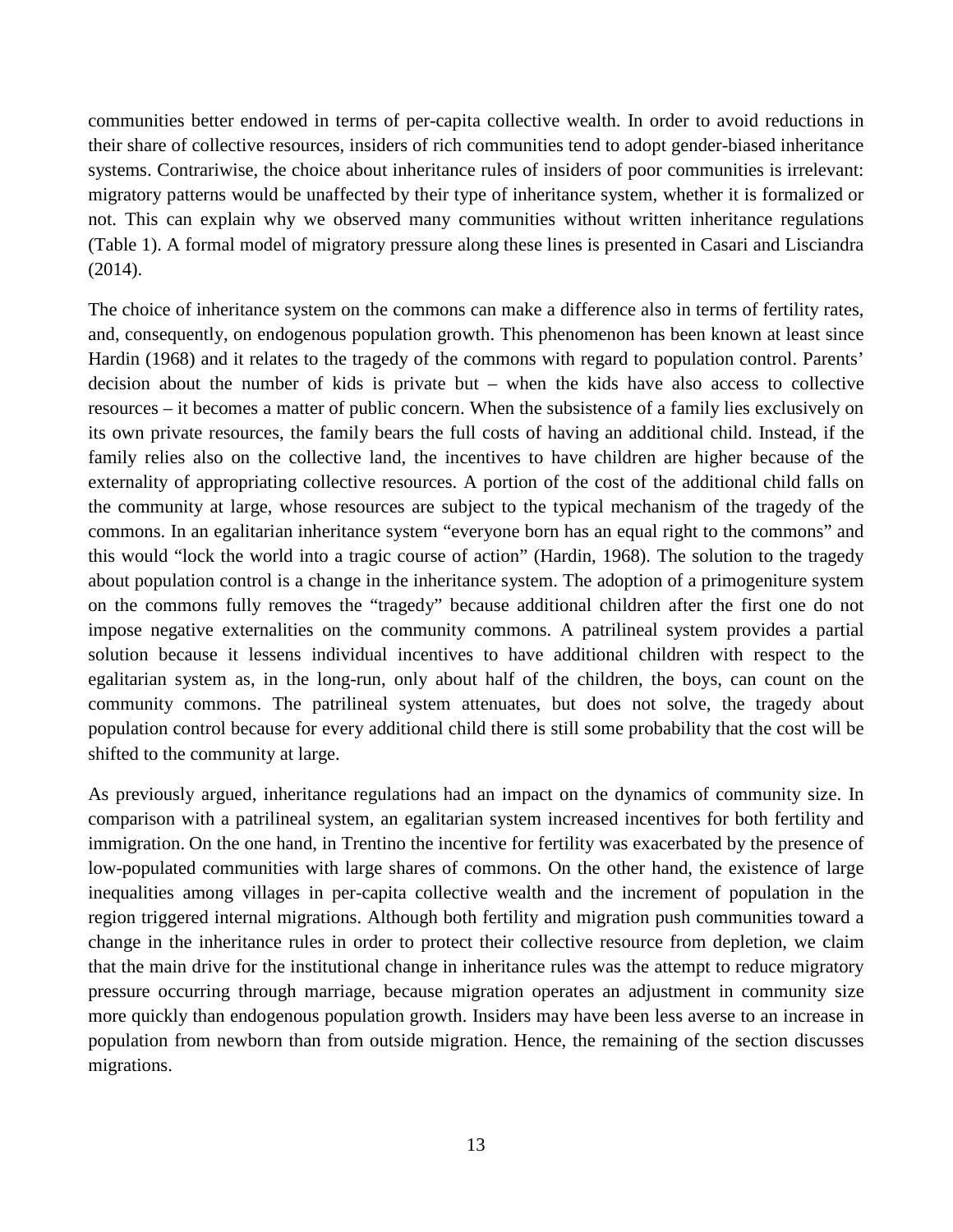Migration mainly occurs because individuals from poor communities may want to move into a rich community. Therefore, a high inequality in per-capita collective wealth across communities gives rise to this course. Unfortunately, we lack systematic data about migratory flows, size, and wealth at the community level over the six centuries, but we have been able to construct an inequality index for thirty-two villages using 1780 cadastral data and [18](#page-14-0)10 population census data.<sup>18</sup> The resulting Gini index in per-capita *collective* wealth shows a high level of inequality across villages (0.61, N=32). The corresponding index in per-capita *total* wealth denotes a lower level of inequality (0.27, N=32). The difference in the two indices denotes how commons were more unequally distributed than individual properties. This suggests that communities with a higher commons endowment may have acted to prevent the leveling-off in commons wealth among the communities in the region.

The reason for the persisting inequality across villages in the value of per-capita collective wealth, we believe, was the occurrence of a series of shocks on population and wealth in the form of fires, landslides, flooding, famines, and plagues. These shocks were likely to hit villages in an asymmetric fashion. As a consequence, perfect equality was unlikely even in a society that universally adopted an egalitarian system. The frequency and magnitude of the asymmetric shocks were likely to dominate the speed of population adjustments.<sup>[19](#page-16-0)</sup>



**Figure 4. Population estimates in the Centre-North of Italy and Trentino** 

 $\overline{\phantom{a}}$ 

 $18$  This sample from the 1780 register corresponds to 37 villages in the 1897 cadastral register (10% of all villages).

<span id="page-16-1"></span><span id="page-16-0"></span><sup>&</sup>lt;sup>19</sup> After centuries under an egalitarian inheritance system, one may expect that both migrations and endogenous population growth should have brought about a situation of near equality. Direct support for this view requires evidence that we cannot provide on the inequality levels at the time when communities started to restrict women's inheritance rights. However, as documented in the previous section, restrictions occurred over time without a clear-cut switch. Furthermore, if migrations and endogenous population growth had indeed generated convergence in per-capita collective wealth by, say, the end of XVI century, one needs to explain what produced the inequality observed two centuries later. Consider that long-run convergence in per-capita collective wealth should have occurred also after women's inheritance rights started to be restricted, assuming that fertility were positively related to per-capita wealth.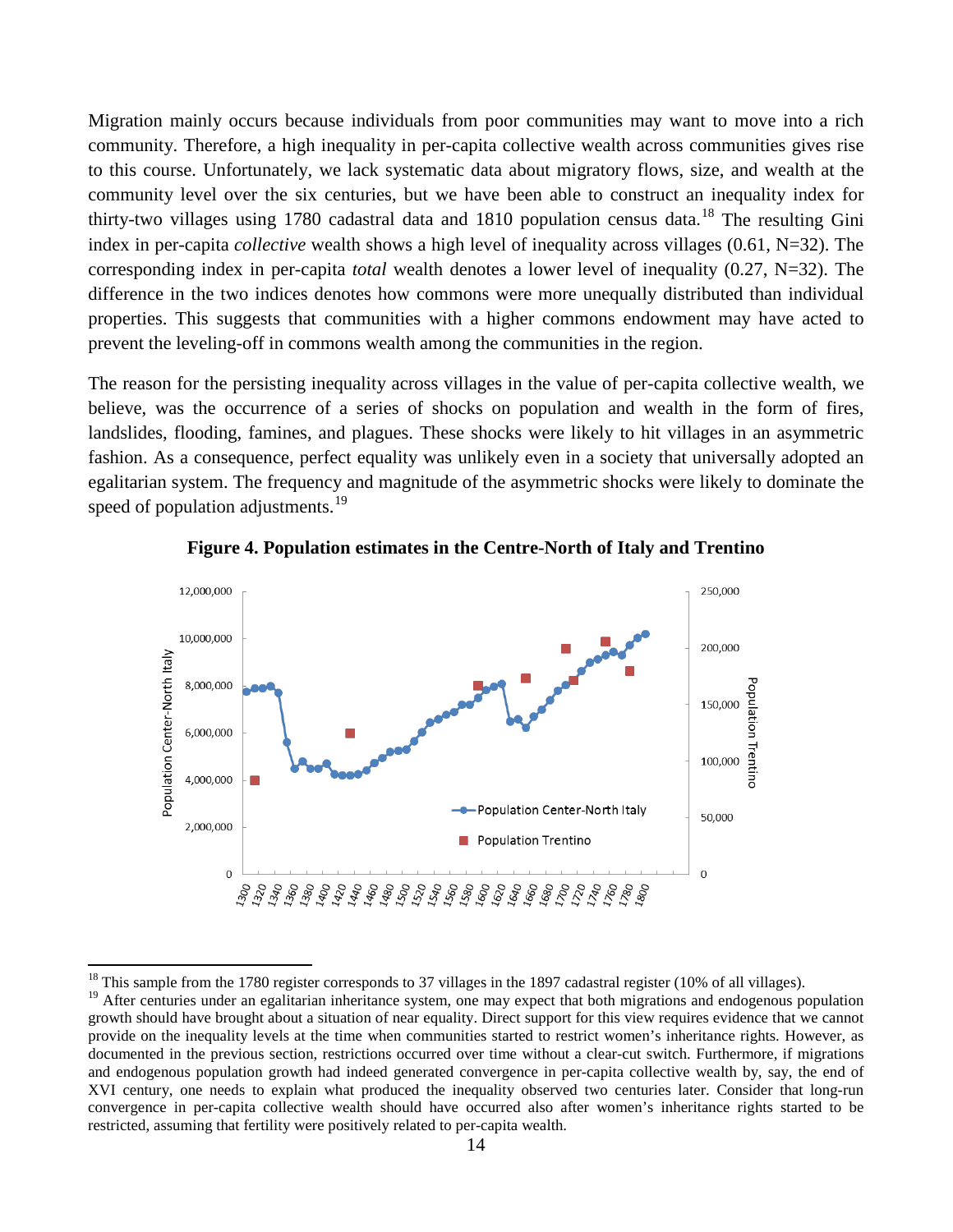*Source*: Malanima (2002) for the Centre-North of Italy. Cole and Wolf (1974) for Trentino in years 1312, 1427, 1650, 1754. Further Trentino estimates: Debiasi (1953) in 1700; Franceschini (2009) in 1594, 1704; Chiocchetti and Chiusole (1965) in 1780.

*Notes*: The Centre-North of Italy includes Piedmont, Val d'Aosta, Nice, Monaco, Lombardy, Veneto, Trentino-Alto Adige, Friuli, Istria, Liguria, Emilia-Romagna, Tuscany, Umbria, and Marche. Fiebiger (1959) estimates that Trentino made up 34.7% of the entire Tyrol population in 1754. We applied this fraction to the estimates of Tyrol population in Wopfner (1954) for antecedent dates. The Trentino population estimates in Franceschini (*ibid.*) refer to the 1573-1615 and 1685-1723 time intervals, for which we considered the median years 1594 and 1704, respectively.

Migratory pressure will be even stronger when regional population increases. The available evidence refers to population estimates for the Centre-North of Italy and for Trentino (Figure 4). Overall, the population in Centre-North Italy grew from 1300 to 1800 by 32%, whereas in Trentino from 1312 to 1754-1780 by 131%. More precisely, population estimates for Trentino come from a variety of sources and are of 83,373 units in 1312 and 167,000 units in 1594, [20](#page-16-1)6,000 in 1754, and 180,000 in 1780.<sup>20</sup> Although we have only scattered estimates of Trentino population, the patterns for Centre-North Italy and Trentino appear similar. In particular, from the more systematic data of the entire Centre-North of Italy, one can identify some focal dates that marked a change in the direction of population growth and levels, such as the Black Death of 1348 and the Italian crisis of 1630.

These population patterns can explain the institutional changes that are observed in inheritance regulations. The frequency of inheritance regulations on the commons in community documents increases in periods of population growth. More specifically, Table 2 illustrates the number of first mentions or changes in inheritance regulations broken down by periods of regional population increase and decrease. This evidence appears to point to the role of demographic pressure in the institutional change. A more systematic analysis will be provided in the following section.

| Time<br>Interval | Population trend            | Number of documents<br>reporting inheritance<br>regulations $(A)$ | Number of encoded<br>charters $(B)$ | (A)/(B) |
|------------------|-----------------------------|-------------------------------------------------------------------|-------------------------------------|---------|
| 1200-1347        | Increase                    | 2                                                                 | 14                                  | 14.3%   |
| 1348-1430        | Decrease                    |                                                                   | 22                                  | 4.5%    |
| 1431-1600        | Increase                    | 16                                                                | 135                                 | 11.9%   |
| 1601-1630        | Increase (above 1348 level) | 8                                                                 | 21                                  | 38.1%   |
| 1631-1650        | Decrease                    | 3                                                                 | 12                                  | 25.0%   |
| 1651-1700        | Increase                    | 6                                                                 | 18                                  | 33.3%   |
| 1701-1800        | Increase (above 1630 level) | 24                                                                | 78                                  | 30.8%   |

**Table 2. Population trends and inheritance regulations (documents)** 

*Source*: Elaboration on authors' database of charters and related archival documents. Population trends are from Malanima (2002) and refer to Centre-North Italy.

<span id="page-17-0"></span>*Notes:* (A) includes all documents mentioning both first formalization and subsequent restrictions or restatements of inheritance regulations. The number of documents (A) and the number of encoded charters (B) here reported exclude those documents mentioning the inheritance systems but having an antecedent charter – in previous time intervals – existing but unavailable. These documents refer to the following communities: Croviana, Giovo and Faedo, Matarello, Varignano, Vervò, Vezzano and Padergnone. For example, Croviana mentions the inheritance system in the 1727 charter, however the previous charter was written in 1427 but it is unavailable. This is to avoid that we count charters mentioning the inheritance system that could have previous charters also mentioning the inheritance system and that actually introduced the inheritance regulation. Further, the number of encoded charters includes both first and subsequent charters.

 $\overline{\phantom{a}}$ 

 $20$  According to Malanima (2002) the population in the Centre-North Italy in 1620 was 8,100,000, whereas in 1800 was 10,120,000. The 131% increase in Trentino population considers the average between the estimates of 1754 and 1780.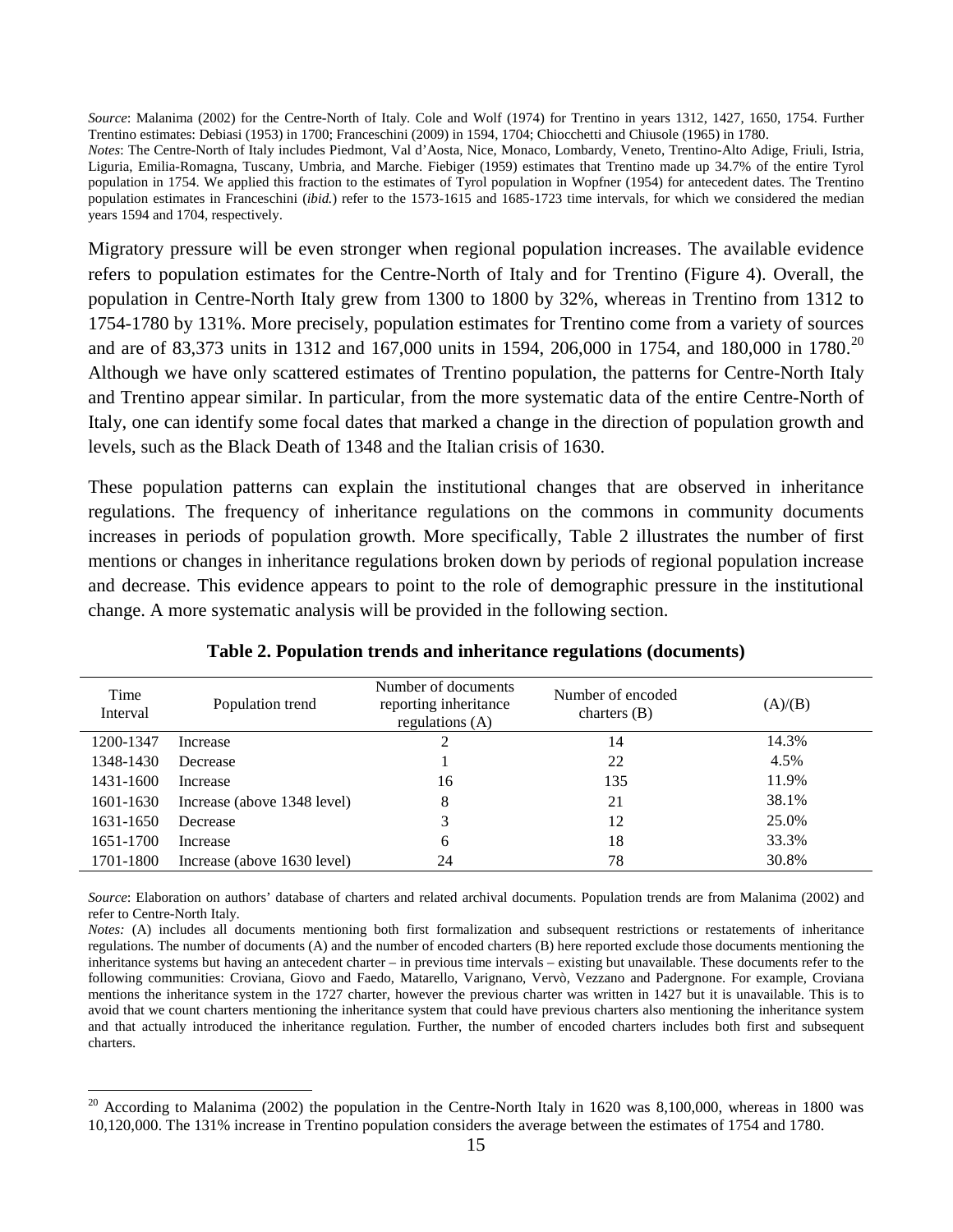In sum, we observe two factors triggering internal migrations: inequalities in the values of per-capita collective wealth and regional population growth. Both factors induced communities to adjust their inheritance systems on the commons in order to restrict the influx of outsiders and to protect collective resources. In particular, wealth inequalities help to explain why some communities adopted inheritance regulations whereas others did not, while the regional population growth had more to do with the timing of institutional change.

### **5. Empirical evidence**

This section presents a regression analysis about the factors influencing the introduction of inheritance regulations in each village. The empirical analysis is here employed to verify coherence of the data with our initial conjecture. It includes two models of inheritance regulations adoption, a static model and a duration model. The static model presents factors that influenced the decision of a village to introduce inheritance regulations at any point in time before 1800 (*inheritance*). The duration model performs a survival analysis aiming to explain – during the entire period under scrutiny – which factors influenced the occurrence of the first formalization of inheritance systems (*event*). One village is the unit of observation and corresponds to a geographic entity in the 1897 cadastral register. Out of the 366 villages in the cadastral register, the dataset considers the 289 villages that had adopted a charter by the year 1800.<sup>21</sup> Those villages had at least one encoded charter in our database.

#### *Static model*

l

The static model explains the village adoption of an inheritance regulation at any one time before 1800 (Tables 3 and 4). Proxies are built for the size of the village, its remoteness and wealth. The proxy for village size is the village population taken from the 1810 census  $(pop1810)$ <sup>[22](#page-18-0)</sup> Proxies for village remoteness are the walking distance in km (*dis\_tn*) and the altitude difference (*diffalt\_tn*) from Trento, the regional capital, which has a central position in the region (Figure 2). The two proxies are weakly correlated ( $\rho$ =0.38).

Proxies for wealth include the per-capita value of collective land (*pc\_common\_value*) and the percapita value of total village land (*pc\_total\_value*). The total value of *all* the land in the village (*total\_value*) is the sum over the surface of each land type in the village multiplied by its per-hectare value. We employed the 1897 cadastral data to estimate the surfaces by land type of each village and the 1780 cadastral data to estimate the average per-hectare value *in the region* by land type.<sup>[23](#page-18-1)</sup> We employ the variable *total\_value* as a proxy of relative wealth across villages. Notice that, by

<sup>&</sup>lt;sup>21</sup> Trento, the capital town, was dropped from the original 290 villages dataset because of its peculiar role of seat of government.<br><sup>22</sup> The census data are in Andreatta and Pace (1981). As in Casari (2007), when break-downs at the village level is not

<span id="page-18-2"></span><span id="page-18-0"></span>available, we use as shares the proportions from 1897 data (Consiglio provinciale d'agricoltura pel Tirolo, 1903).

<span id="page-18-1"></span> $^{23}$  The 1897 data cover all villages in the region while the 1780 data covers only about 10% of villages. The 1897 register includes the surface for each type of land by village but neither rent nor ownership records. Since the land classifications in the 1780 and 1897 registers were slightly different (e.g., what is called grazing land in one dataset may be classified as meadows in the other), we carried out an analysis on surfaces to identify the best way to match the two sources. We then used the 1780 land rents to compute the relative value of each type of land. Forests, grazing land, and alps pooled together served as numeraire. Vineyards, for instance, were worth per hectare about 5.5 times the numeraire.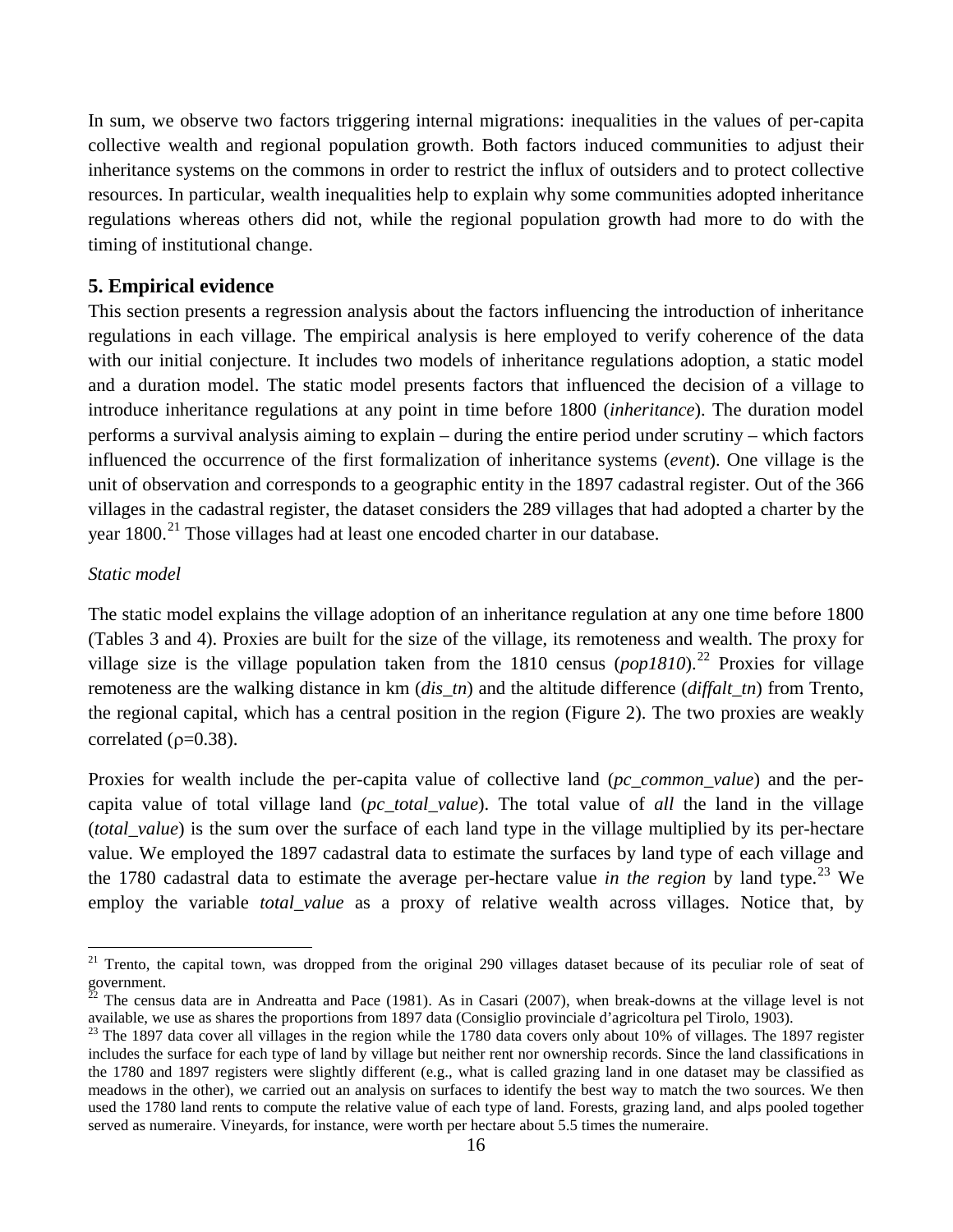construction, it does not capture the value of good land management at the village level because the per-hectare value does not derive from village-specific estimates but from the average value in the region of each type of land. The value of collective land in a village (*common\_value*) required information about the shares of collective ownership by land type, which was taken from the 1780 cadastral registers. Finally, the variables *total\_value* and *common\_value* were divided by the village population (*pop1810*) to obtain the variables *pc\_total\_value* and *pc\_common\_value*. [24](#page-18-2) 

An additional wealth variable provides the value of collective land divided by the value of individual land per village (*ratio\_value*). In the empirical model, this ratio can capture the presence of production complementarities between collective and individual land. Consider that collective land consisted of mostly forest, alps, and pastures at high altitudes while individual land was mostly made up of cropland and meadows at low altitudes. Cattle grazing, for instance, is more productive if meadows at low altitude are used during wintertime and grazing land and alps at high altitude are used during summertime. Each village needed both types of land for efficient agricultural production. Across villages there is a high correlation between collective land and individual land ( $\rho$ =0.97 in terms of surface and ρ=0.78 in terms of value). The variables *ratio\_value* and *pc\_common\_value* are also correlated ( $p=0.79$ ). Table 3 below summarizes the statistics of all the variables mentioned above.

|                                    | Mean   | Std. Dev. | Min    | Max   |
|------------------------------------|--------|-----------|--------|-------|
| Dependent variables                |        |           |        |       |
| inheritance                        | .277   | .448      | 0      |       |
| inheritance or membership purchase | .398   | .490      | 0      |       |
| Independent variables              |        |           |        |       |
| pop1810                            | 633.26 | 719.38    | 52     | 7069  |
| $dis$ _tn                          | 48.67  | 28.92     | 2.90   | 129   |
| diffalt_tn                         | 483.41 | 289.39    | $-121$ | 1385  |
| pc common value                    | 2.47   | 1.96      | .08    | 19.45 |
| pc_total_value                     | 7.42   | 3.56      | .80    | 31.11 |
| ratio_value                        | .48    | .27       | .092   | 1.67  |

#### **Table 3. Summary statistics**

*Source*: Dataset constructed by the authors.

l

*Notes*: The number of observations is 289. Trento has not been included because it is the capital town. "Inheritance or membership purchase" is a dependent variable coded as 1 if a village either had inheritance regulation or gave outsiders the possibility to purchase membership or both, and as 0 if otherwise.

Among the regressors there are proxies for village remoteness (*dis\_tn* and *diffalt\_tn*) and wealth (*pc\_common\_value*, *pc\_total\_value*, and *ratio\_value*). Since villages that adopted formal inheritance regulations could have different population dynamics to villages that did not adopt any regulation, it is

<span id="page-19-0"></span><sup>&</sup>lt;sup>24</sup> The estimate of land value by type could differ between individual and collective land. For each type of land we estimated land values separately by ownership according to the 1780 rents. In particular, *pc\_common\_value* = *Total value of collective land* / village population. *Total value of collective land* =  $\Sigma_{\text{bv land type}}$  (1780 value of land type)x(1780 ownership share of land type)x(1897 surface of land type) =  $7.72x0.255x$ (meadows) +  $0.725x$ (grazing land+alps+forest) +  $8.93x0.137x$ (plow land)  $+ 22.92x0.015x$ (fruit and garden) + 5.56x0.003x(vineyard). Total value of private land =  $10.19x(1-0.255)x$ (meadows) +  $0.91x(1-0.725)x(grazing$  land+alps+forest) +  $10.51x(1-0.137)x(plow$  land) +  $24.59x(1-0.015)x(fruit$  and garden) + 13.12x(1-0.003)x(vineyard).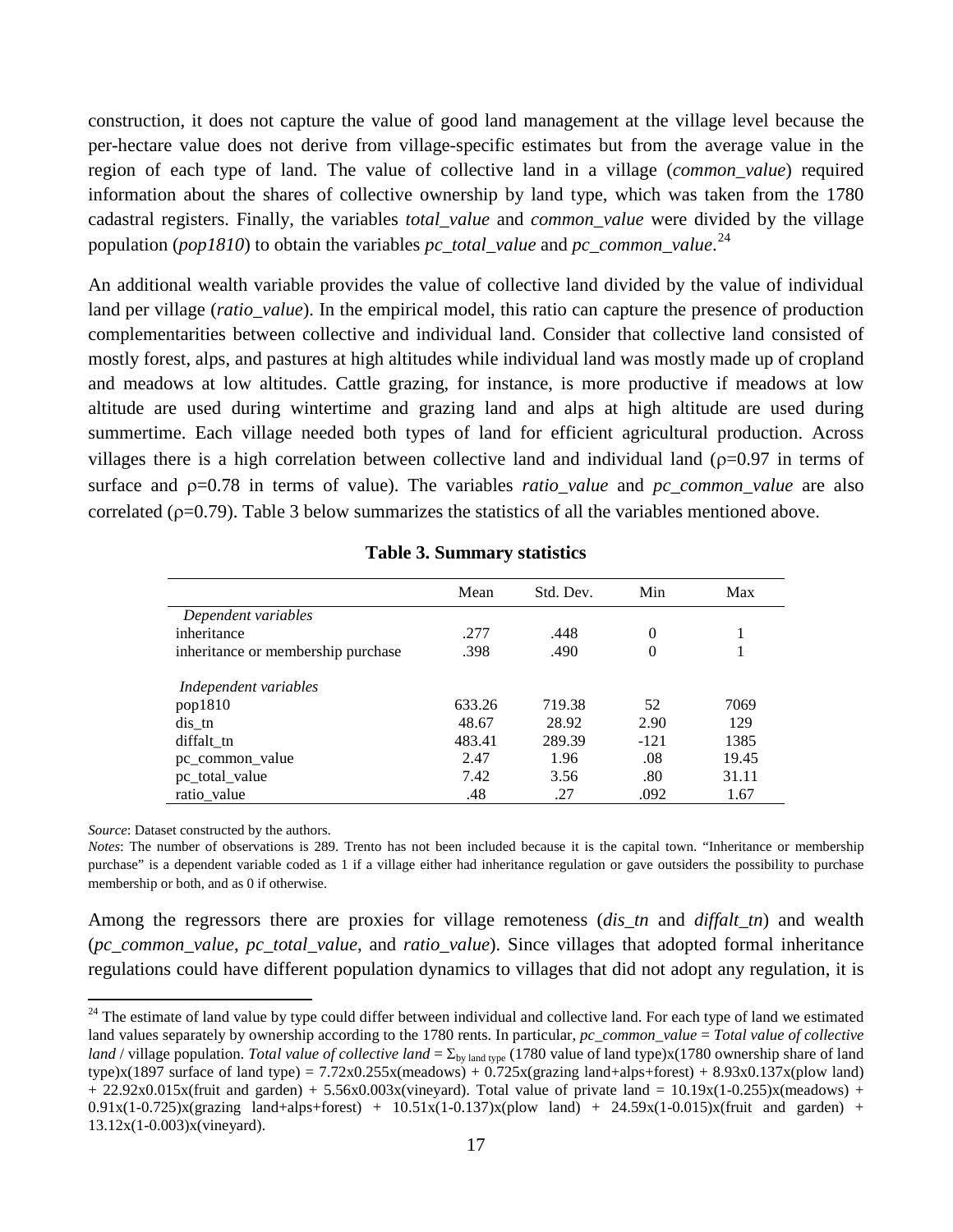likely that there are issues of endogeneity of the village size variable (*pop1810*). As a consequence, the variables *pc\_common\_value* and *pc\_total\_value* could suffer from the same problem. For this reason the model estimation employs an instrumental variable probit. Given the small set of variables available, we use as instruments *common\_value* and *total\_value* respectively for their corresponding per-capita variables. $^{25}$ 

| Dependent variable                        | Inheritance<br>regulation | Inheritance<br>regulation | Inheritance or<br>membership | Inheritance or<br>membership |
|-------------------------------------------|---------------------------|---------------------------|------------------------------|------------------------------|
| $(1 =$ regulation, 0=otherwise)           |                           |                           | purchase                     | purchase                     |
|                                           |                           |                           | regulation                   | regulation                   |
|                                           | (1)                       | (2)                       | (3)                          | (4)                          |
|                                           |                           |                           |                              |                              |
| $dis$ _tn                                 | $-0.0112$                 | $-0.0091$                 | $-0.0162$                    | $-0.0116$                    |
|                                           | $(0.0067)*$               | (0.0063)                  | $(0.0067)$ **                | $(0.0063)*$                  |
| diffalt tn                                | $-0.0020$                 | $-0.0011$                 | $-0.0020$                    | $-0.0010$                    |
|                                           | $(0.0005)$ ***            | $(0.0005)$ **             | $(0.0004)$ ***               | $(0.0004)$ **                |
| pc common value                           | 0.2564                    |                           | 0.2597                       |                              |
|                                           | $(0.1230)$ **             |                           | $(0.1211)$ **                |                              |
| pc_total_value                            |                           | 0.3324                    |                              | 0.3475                       |
|                                           |                           | $(0.0455)$ ***            |                              | $(0.0360)$ ***               |
| ratio_value                               |                           | $-2.5567$                 |                              | $-2.7303$                    |
|                                           |                           | $(0.5812)$ ***            |                              | $(0.5527)$ ***               |
| Constant                                  | $-0.3107$                 | $-1.3245$                 | 0.5627                       | $-0.8710$                    |
|                                           | (0.3103)                  | $(0.3453)$ ***            | $(0.3069)*$                  | $(0.3764)$ **                |
| Wald test of exogeneity ( $Prob>\chi^2$ ) | 0.0125                    | 0.0022                    | 0.0044                       | 0.0002                       |
| log likelihood                            | $-637.8$                  | $-821.4$                  | $-666.7$                     | $-847.9$                     |
| Number of observations                    | 289                       | 289                       | 289                          | 289                          |

**Table 4. Regulations about inheritance on the commons by 1800 (static model)** 

*Source*: Database constructed by the authors.

<span id="page-20-1"></span> $\overline{\phantom{a}}$ 

*Notes*: Instrumental variable probits. Dependent variables: *inheritance regulation*, *inheritance or membership purchase regulation*. To control for geographical fixed effects, 12 area dummies are included among regressors; they are not reported in the table. Trento, the capital town, has not been included. The figures in parenthesis are standard deviations. \* denotes significance at a 10 percent level, \*\* at a 5 percent level, and \*\*\* at a 1 percent level.

The static model shows four specifications (Table 4). Two specifications include *pc\_common\_value* as wealth proxy, while two specifications include *pc\_total\_value.* They appear in different specification because they are highly correlated ( $\rho$ =0.90) and hence can be used as alternatives. In all specifications a Wald test confirms the presence of endogeneity in the structural equation and, consequently, the correctness of the adoption of the instrumental variable technique.<sup>[26](#page-20-0)</sup> In particular, specification (1) uses as regressors two proxies of remoteness and the per-capita proxy for common land. The per-capita value of collective land significantly and positively influenced the introduction of formal inheritance

<sup>&</sup>lt;sup>25</sup> The instruments satisfy the correct requirements. The correlations between  $pc\_common\_value$  and its instrument is 0.50, and between *pc\_total\_value* and its instrument is 0.26. The correlations do not appear strong, especially the second. However, we performed weakness tests on the instruments by considering the robustness of the F-statistics in the first-stage of the two-stage least-squares linear probability models. The instruments appear robust: *common\_value* at 1% and *total\_value* at 5%.<br><sup>26</sup> A rejection of the null hypothesis of exogeneity means that the error terms in the structural equation and the reduced-form

<span id="page-20-0"></span>equation for the endogenous variable are correlated. Thus, instrumenting the endogenous variable was correct.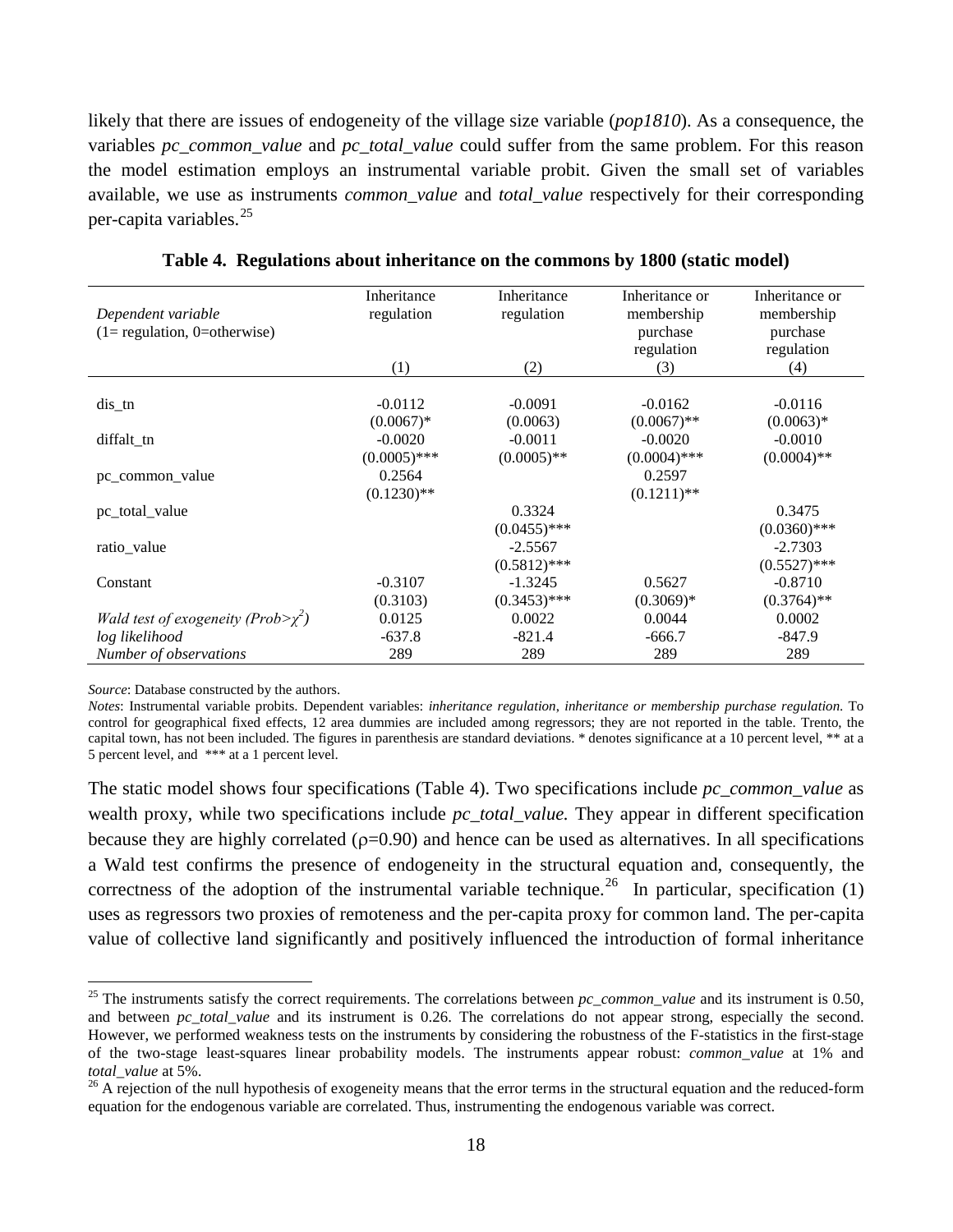rules. This supports the interpretation that villages more endowed in per-capita collective wealth were induced to formalize inheritance regulations in order to protect their wealth. In addition, more remote villages in terms of altitude were significantly less likely to formalize inheritance rules (*diffalt\_tn*). These results are coherent with the interpretations that geographically accessible villages formalized inheritance systems more often than remote ones because they were more subject to migration that threatened their commons. Furthermore, due to their less productive land, high mountain villages could have been less attractive to foreigners, and therefore raised barriers against them less frequently.

In specification (2) the per-capita value of total village land (*pc\_total\_value*) removes issues about incorrect estimates of ownership shares. An additional regressor, the value ratio between collective vs. individual land (*ratio\_value*), captures complementarities in production between different types of land independently of village size. The higher the per-capita value of total land the more likely it was that the village had inheritance regulations. Moreover, a higher ratio is associated with a lower frequency of inheritance regulations: villages relatively more endowed with collective than individual land, did not feel threatened by newcomers.

As a robustness check, specifications (3) and (4) replicate the static model using an alternative dependent variable. Because of archival issues or destroyed documents, it is possible that we missed documents that regulated inheritance. For this reason we also considered the villages that regulated membership purchase. The introduction of a regulation on the purchase of membership rights points toward a pressure coming from people who wanted to move into the village. Regulation on membership purchase could be seen as another instrument to regulate migratory pressures. Depending on the village, the quorum required for accepting outsiders through membership purchase was between a simple majority and unanimity of insiders. This alternative variable takes value 1 if the village either regulated inheritance or gave outsiders the possibility to purchase membership or both, and 0 if otherwise. Both the inheritance and membership regulations were proxies of the village closure against migratory pressures. Specifications (3) and (4) confirm all results emerging from specifications (1) and (2).

#### *Duration model*

A duration analysis model can exploit both whether and when a village formalized inheritance regulations. The timing of inheritance regulations varied considerably across villages (Figure 2). A discrete version of a duration model is used to obtain the estimates presented in Table 5. This estimation technique is widely used in medicine, where it is called survival analysis. It relies on an event or transition, which in our case is the time of adoption of written inheritance regulations on the commons in a given village. The dataset for the duration model is based on the same 289 villages as in the static model with observations at five-year time intervals between the years 1200 and 1800. As long as there is no transition the dependent variable is set to zero, if the event occurs the dependent variable is set to 1, and the village is then deleted from the subsequent time intervals of the data set. The duration model estimates the probability that the event occurs in the time interval between  $t$  and  $t+5$ ,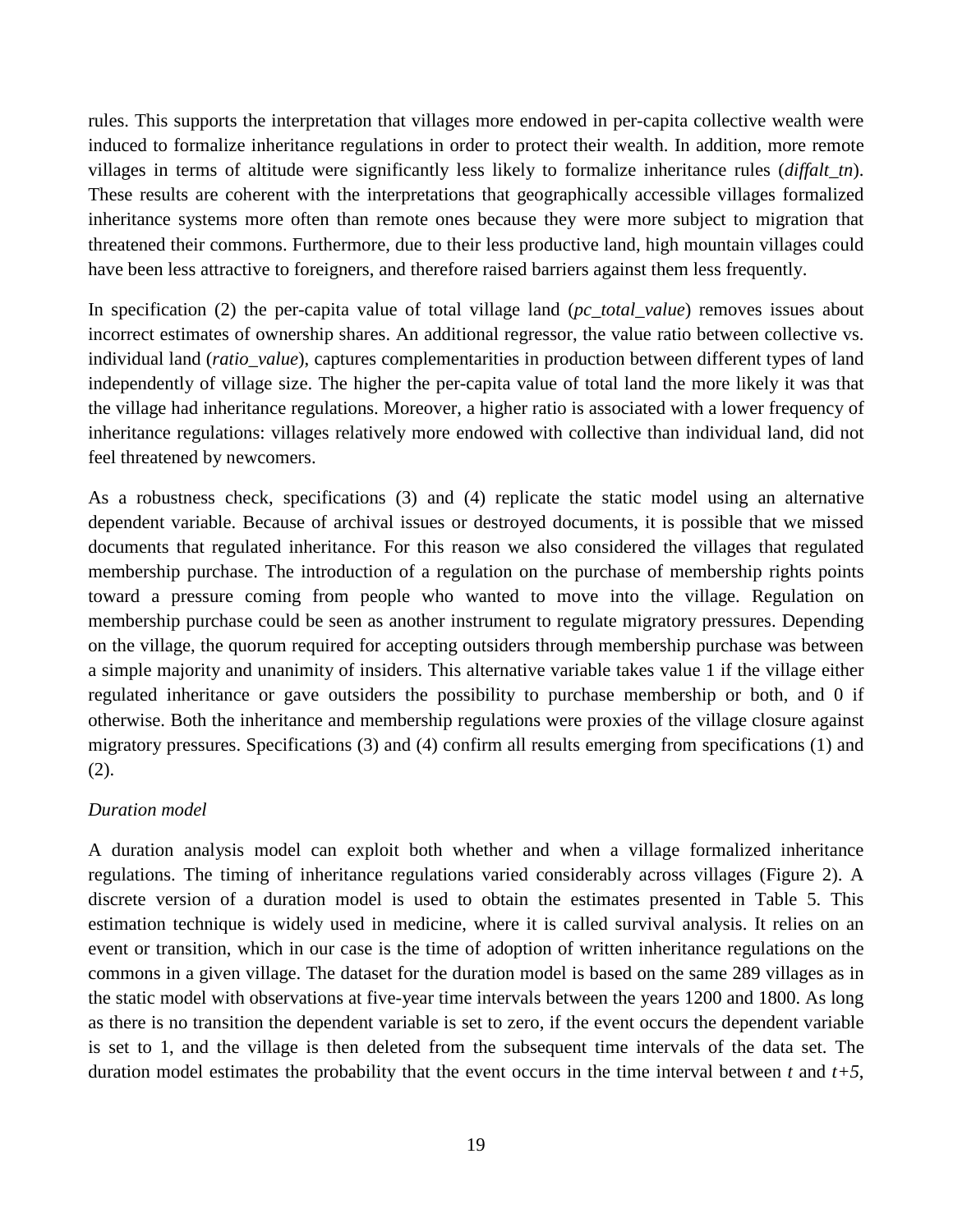conditional on the village not having experienced the event at or before time  $t$  (*risk set*).<sup>[27](#page-20-1)</sup> The equation employed to estimate the duration model is the following probit equation:

$$
\Phi^{-1}[P(t)] = a(t) + b_1 X_1 + b_2 X_2(t) + u(t)
$$
\n(1)

wherein  $\Phi$  is the standard normal cumulative distribution function,  $P(t)$  is the hazard rate consisting of the ratio between the number of events occurred in time *t* (i.e., formalization of inheritance regulation on the commons) and the number of "surviving" villages in time *t* (*risk set*);<sup>[28](#page-22-0)</sup>  $a(t)$  is the time trend;  $X<sub>1</sub>$ is the vector of time-invariant variables;  $X_2$  is the vector of time-variant variables;  $u(t)$  is the *i.i.d.* error term such that  $E[u(t)] = 0$  and  $Var[u(t)] = \sigma^2$ .

The time-variant regressors *a(t)* includes dummies to control for important historical events in the area such as the Black Death (1350-1400), the Peasant War (1525-1535), the Council of Trento (1545- 1565), and the Italian Crisis of the first-half of the seventeenth century (1600-1650). The time-invariant regressors are the walking distance from Trento (*dis\_tn*), the difference in altitude with Trento (*diffalt\_tn*), and the ratio between the value of collective and individual land (*ratio\_value*) as in the static model. There are other five time-variant regressors. The village size estimate at time *t* (*poptime\_cn*), which is built by taking the 1810 village population and scaling it using the ratio between the Centre-North Italy population at time  $t$  and in the year 1800.<sup>[29](#page-22-1)</sup> The per-capita value of total village land (*pc\_total\_value*) and the per-capita value of the commons (*pc\_common\_value*) are built by taking the corresponding static model variables and dividing them by *poptime\_cn*. The direction of population change in the Centre-North of Italy (*poptrend*) is a binary variable that takes value 0 when regional population decreased and 1 when it increased over the time intervals presented in Table 2. Finally, the model includes a variable about contagion (*f\_centerin*), which consists of the fraction of villages around the same reference center that have already adopted inheritance regulations at time *t*. [30](#page-22-2) Notice that the population variable and the per-capita variables are no longer endogenous as in the static model and are now included. This is the peculiarity of the duration models since, once the event (i.e., adoption of regulation) has occurred, the village is dropped from the dataset for the remaining time intervals.

The results from the duration model presented in Table 5 are in line with those of the static model. In specifications (1) and (2) the dependent variable is the adoption of inheritance regulations in a given 5 year time interval. Remoteness and wealth proxies have the correct sign. While remoteness in terms of altitude is significant, wealth proxies are non-significant. We have reasons to believe that the lack of

l

<sup>&</sup>lt;sup>27</sup> This approach is *not* a panel data analysis. Following a survival analysis, the dependent variable is constructed around the year of the change: each village enters the dataset with a different number of "observations". This model does not allow for the inclusion of village fixed effects.<br><sup>28</sup> Put differently,  $P(t)$  is the probability that a village adopts a regulation of the inheritance system on the commons at time

<span id="page-22-0"></span>*t*.

<span id="page-22-1"></span> $^{29}$  For the population of Centre-North Italy see Malanima (2002). However, the data in Malanima do not cover the XIII century. The population data available for Italy in Bellettini (1987) have been used to rescale villages population in 1300 backward to 1200. The population proxy *poptime\_cn* assumes an identical population growth rate i

<span id="page-22-2"></span><sup>&</sup>lt;sup>30</sup> The 17 reference centers are: Borgo, Canale S. Bovo, Canazei, Cavalese, Cles, Condino, Fondo, Levico, Malè, Mezzolombardo, Pergine, Pinè, Riva del Garda, Rovereto, Stenico, Tione, Trento.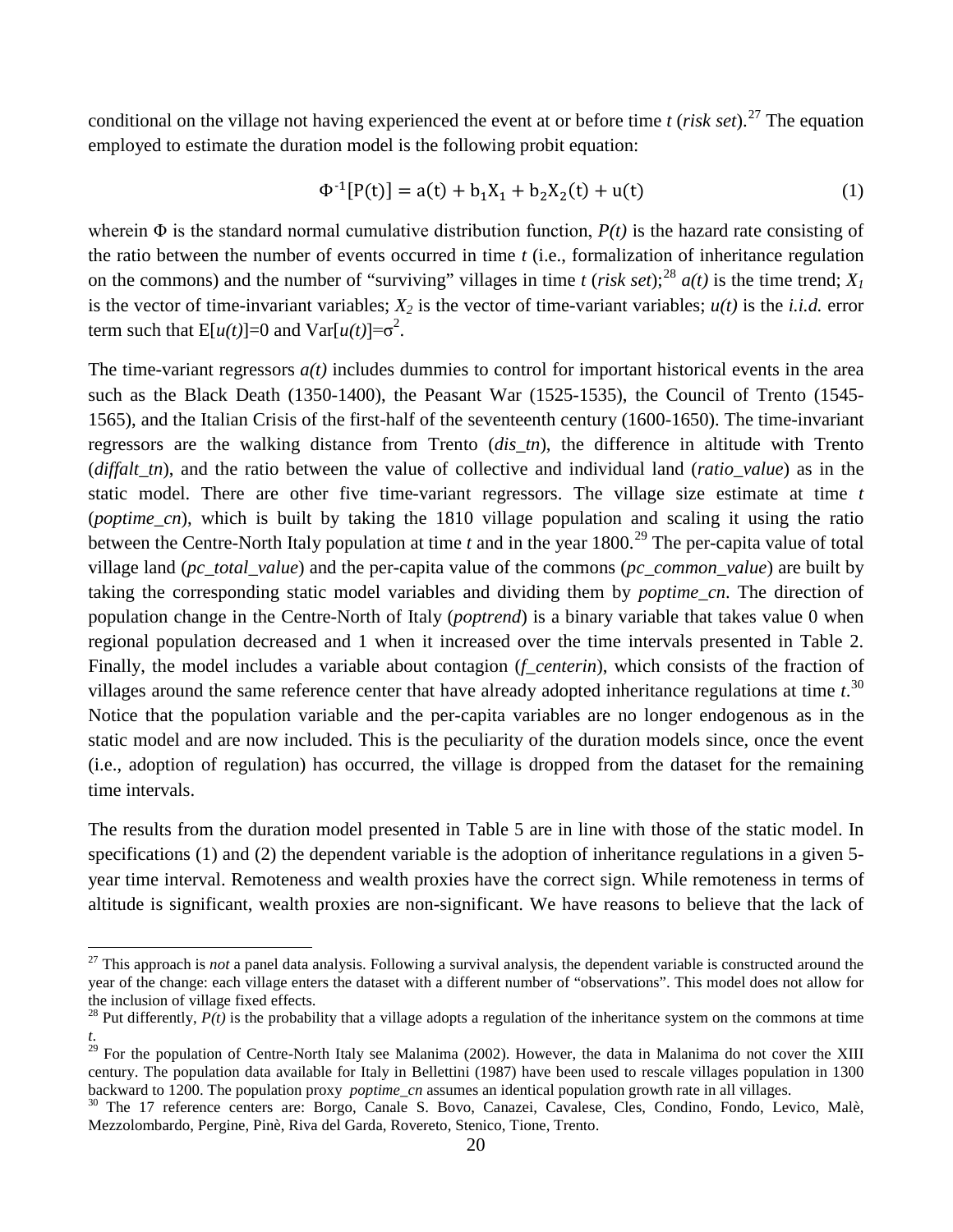significance of the wealth proxies could originate from their inaccuracies. We have neither cadastral data nor regular population census for each time interval along the six centuries considered. During such long horizon villages could have sold, purchased, individualized collective properties, or changed community boundaries through mergers and fissions.

| Dependent variable:                    | Inheritance    | Inheritance    | Inheritance or      | Inheritance or      |
|----------------------------------------|----------------|----------------|---------------------|---------------------|
| $event=1$ if adopted regulation in the | regulation     | regulation     | membership          | membership          |
| time period, $=0$ if not yet adopted   |                |                | purchase regulation | purchase regulation |
|                                        | (1)            | (2)            | (3)                 | (4)                 |
|                                        |                |                |                     |                     |
| poptime_cn                             | 0.0001         | 0.0002         | 0.0001              | 0.0002              |
|                                        | $(0.0001)$ **  | $(0.0001)$ **  | $(0.0001)$ **       | $(0.0001)$ ***      |
| poptrend                               | 0.3108         | 0.3052         | 0.3684              | 0.3648              |
|                                        | $(0.1432)$ **  | $(0.1432)$ **  | $(0.1263)$ ***      | $(0.1264)$ ***      |
| $dis$ _tn                              | $-0.0024$      | $-0.0013$      | $-0.0041$           | $-0.0031$           |
|                                        | (0.0031)       | (0.0032)       | (0.0030)            | (0.0030)            |
| diffalt_tn                             | $-0.0006$      | $-0.0006$      | $-0.0006$           | $-0.0006$           |
|                                        | $(0.0002)$ **  | $(0.0002)$ **  | $(0.0002)$ ***      | $(0.0002)$ ***      |
| pc_common_value                        | $-0.0015$      |                | $-0.0103$           |                     |
|                                        | (0.0277)       |                | (0.0248)            |                     |
| pc_total_value                         |                | 0.0207         |                     | 0.0190              |
|                                        |                | (0.0155)       |                     | (0.0131)            |
| ratio_value                            |                | $-0.3487$      |                     | $-0.3938$           |
|                                        |                | (0.2500)       |                     | $(0.2150)*$         |
| f_centerin                             | 0.7256         | 0.7348         | 0.7673              | 0.7808              |
|                                        | $(0.2741)$ *** | $(0.2757)$ *** | $(0.2023)$ ***      | $(0.2032)$ ***      |
| crisis1630                             | 0.4444         | 0.4430         | 0.4047              | 0.4063              |
|                                        | $(0.1244)$ *** | $(0.1247)$ *** | $(0.1066)$ ***      | $(0.1067)$ ***      |
| tncouncil                              | 0.7486         | 0.7497         | 0.6113              | 0.6121              |
|                                        | $(0.1049)$ *** | $(0.1051)$ *** | $(0.0979)$ ***      | $(0.0981)$ ***      |
| peasantwar                             | $-0.1510$      | $-0.1377$      | 0.0468              | 0.0506              |
|                                        | (0.3231)       | (0.3190)       | (0.2077)            | (0.2073)            |
| Constant                               | $-3.1616$      | $-3.2281$      | $-2.8963$           | $-2.9439$           |
|                                        | $(0.2004)$ *** | $(0.2172)$ *** | $(0.1693)$ ***      | $(0.1821)$ ***      |
| $Pseudo-R2$                            | 0.1312         | 0.1335         | 0.0944              | 0.0969              |
| log likelihood                         | $-485.0$       | $-483.7$       | $-683.8$            | $-681.9$            |
| Number of observations                 | 31,618         | 31,618         | 30,122              | 30,122              |

**Table 5. Regulations about inheritance on the commons (duration model)**

*Source*: Database constructed by the authors.

*Notes*: Survival analysis model based on a probit function (see main text). To control for geographical fixed effects, 12 area dummies are included among regressors; they are not reported in the table. The Black Death dummy is omitted because it is a structural zero: during that period no village changed its inheritance system or membership purchase regulations. All villages are in the dataset at the starting date. Trento, the capital town, has not been included. The figures in parenthesis are standard deviations. \* denotes significance at a 10 percent level, \*\* at a 5 percent level, and \*\*\* at a 1 percent level.

There are three additional findings coming from the time-variant regressors in specifications (1) and (2). First, in periods of regional population growth (*poptrend*), villages were significantly more likely to adopt inheritance regulations, which is consistent with our view of regional population growth as a trigger for institutional change. Second, inheritance regulations spread by contagion. The more widespread the adoption of inheritance regulations in nearby villages had been, the significantly more likely was the village itself to adopt a regulation (*f\_centerin*). Contagion from neighbors could come as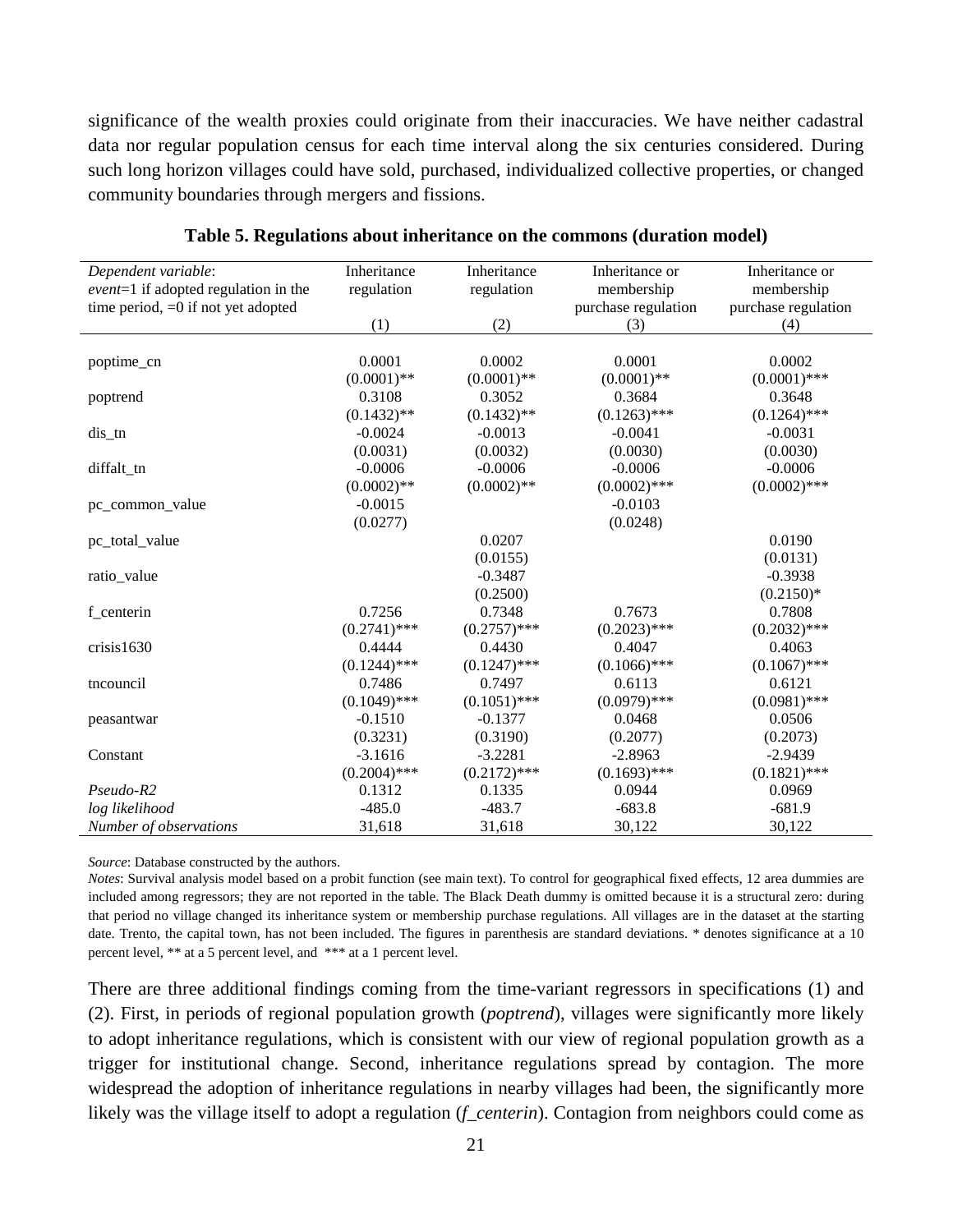a cultural imitation or as a defensive measure. We favor the latter interpretation because the contagion proxy is defined locally: restrictions in the inheritance systems of nearby villages shifted the migratory pressure onto other close villages. In response, those villages could then decide to formalize or restrict inheritance rules to fence off the increased migration, which they may have not done otherwise.<sup>[31](#page-22-2)</sup> Third, larger villages in terms of population were significantly more likely to adopt inheritance regulations (*poptime\_cn*). This finding builds on Casari (2007), which shows that the largest villages were more likely to adopt a charter, and also to have more ancient charters. The existing correlation between group size and inheritance regulations is not the consequence of a selection bias because villages that did not adopt a charter were excluded from the regressions.

Also for the duration model we performed a robustness check using an alternative dependent variable. Specifications (3) and (4) in Table 5 explain the adoption of inheritance or membership purchase regulations or both. This robustness check confirms and reinforces all the results emerging from specifications (1) and (2).



**Figure 5. Closure of communities: two centuries of endogamy in marriage** 

<span id="page-24-0"></span>*Source*: Motta (1978) from parish registers.

 $\overline{\phantom{a}}$ 

*Notes:* 8 parishes nearby the Fersina Valley ordered from the smallest to the largest, plus the entire valley (Obs. 9); the number of total marriages in the period is noted next to each marker. Endogamy is measured as the frequency of marriages among spouses that were living in the same parish. The total sum of marriages across the 8 parishes is higher than the number of marriages in the Fersina Valley; the reason may lie in classifying part of the parishes as being outside the Fersina Valley.

<sup>31</sup> Casari (2007) found that a similar local contagion variable did not explain the adoption of community statues but a regional contagion variable did.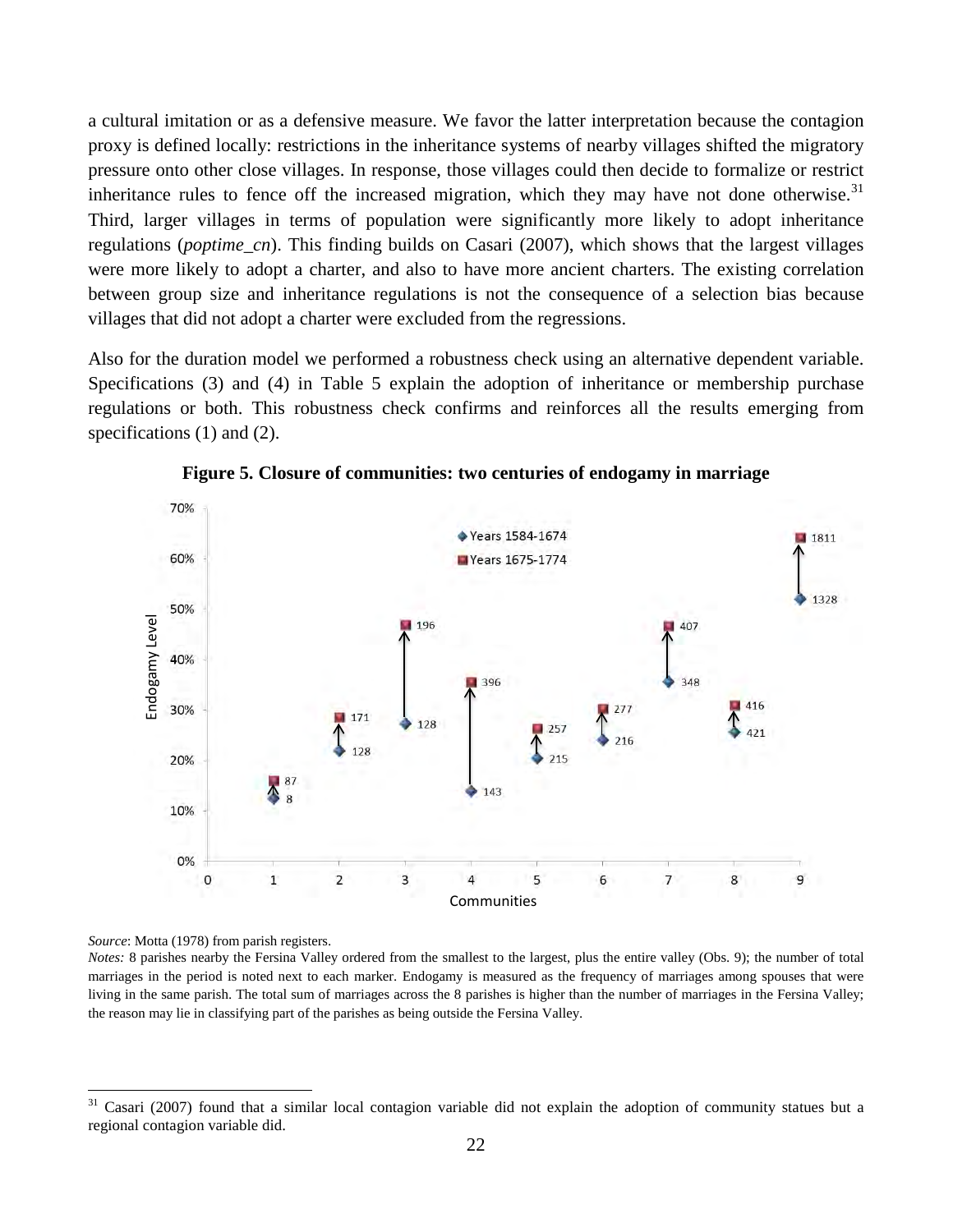#### **6. Discussion**

 $\overline{\phantom{a}}$ 

This section touches upon three issues related to inheritance regulations: (1) the implications for marriage strategies and genetic health, (2) the viability of a matrilineal system as an alternative way to close the community, and (3) the consequences of the exogenous removal of the charters regime by Napoleon at the beginning of the XIX century. These issues will be developed in the same order.

(1) The wave of adoptions of inheritance systems that restricted women's rights generated a progressive social closure of the communities, which reflected also on marriage patterns and, consequently, on societal genetic disorders.<sup>[32](#page-24-0)</sup> In the early modern period, one can observe a general trend of increasing endogamy in marriage at the community level within the Trentino communities. This statement is based on data from marriage registers of 17 parishes across a time span that varied among parishes and covers selected years between 1584 and 1800. Very small communities with high endogamy rates can exhibit more frequent genetic disorders. We consider a measure of inbreeding, i.e. the frequency of matrimonial dispensations for consanguinity, and a measure of endogamy, i.e. the frequency of marriages between spouses living in the same parish. The Fassa Valley showed an increasing trend in both measures during the entire  $18<sup>th</sup>$  century. The two measures were positively correlated when considering 10-year intervals ( $\rho$ =0.41, N=10). We will use the frequency of marriages between spouses coming from the same parish as a proxy for risk of genetic disorders. Consider the case of the parishes in the Fersina Valley, for which one can compare the average endogamy levels in years 1584-1674 vs. years 1675-1774 (Figure 5). When controlling for parish size, we estimated a 7 percentage-point increase in the average level of endogamy before and after 1675.<sup>[33](#page-25-0)</sup> This evidence points toward a progressive closure of the Trentino communities, which became more inward-looking when choosing marriage partners.<sup>[34](#page-25-1)</sup> The restrictions in the right to inherit the commons were a likely cause of the high level of endogamy. This link is neatly documented for the village of Nonantola, which is in the north of Italy outside Trentino (Alfani and Munno, 2012). In 1584, the village changed to a patrilineal system: from that year on, women belonging to the original families who married a foreigner lost all their rights on the commons. The average endogamy rate within this group of original families changed from about 25% in 1574-80 to 45% in 1587-99. This shows a clear impact of the institutional change on marriage strategies. [35](#page-25-2)

<sup>32</sup> The genetic effects of inbreeding in Italy are documented in Cavalli-Sforza *et al*. (2004). See Disertori *et al*. (2013) for a genetic study in Trentino on a recessive gene induced by genetic homogeneity, which causes serious cardiovascular pathology.<br><sup>33</sup> For statistical reasons, in a large parish in terms of number of marriages there was a higher frequency of spouses who

<span id="page-25-0"></span>were both living in the same parish, which is our available measure of endogamy level in the Fersina valley. A tobit regression on the endogamy level [0,1] uses as independent variables the number of marriages in years 1584-1674 and 1675-1774, and a dummy variable for the 1584-1674 period. Thus, the total number of observations is 18 when considering both the 8 villages and the entire valley. The coefficient of the dummy is significant at the 5% level. When removing the observations of the valley  $(N=16)$ , the coefficient is significant at the 10% level.

<span id="page-25-3"></span><span id="page-25-1"></span><sup>&</sup>lt;sup>34</sup> The other endogamy data are from Cogolo, Borgo Valsugana, Predazzo, Levico, Pergine, Rovereto, Moena, Forno. There exist evidence of high endogamy in communities outside Trentino who moved from an egalitarian toward a patrilineal system, see Alfani and Munno (2012).<br><sup>35</sup> Alfani and Munno (2012) compares last names of spouses with the list of families with membership rights (so called

<span id="page-25-2"></span>*Bocca Viva*). Nonantola was larger than most Trentino villages: in 1672 it had 3,253 inhabitants.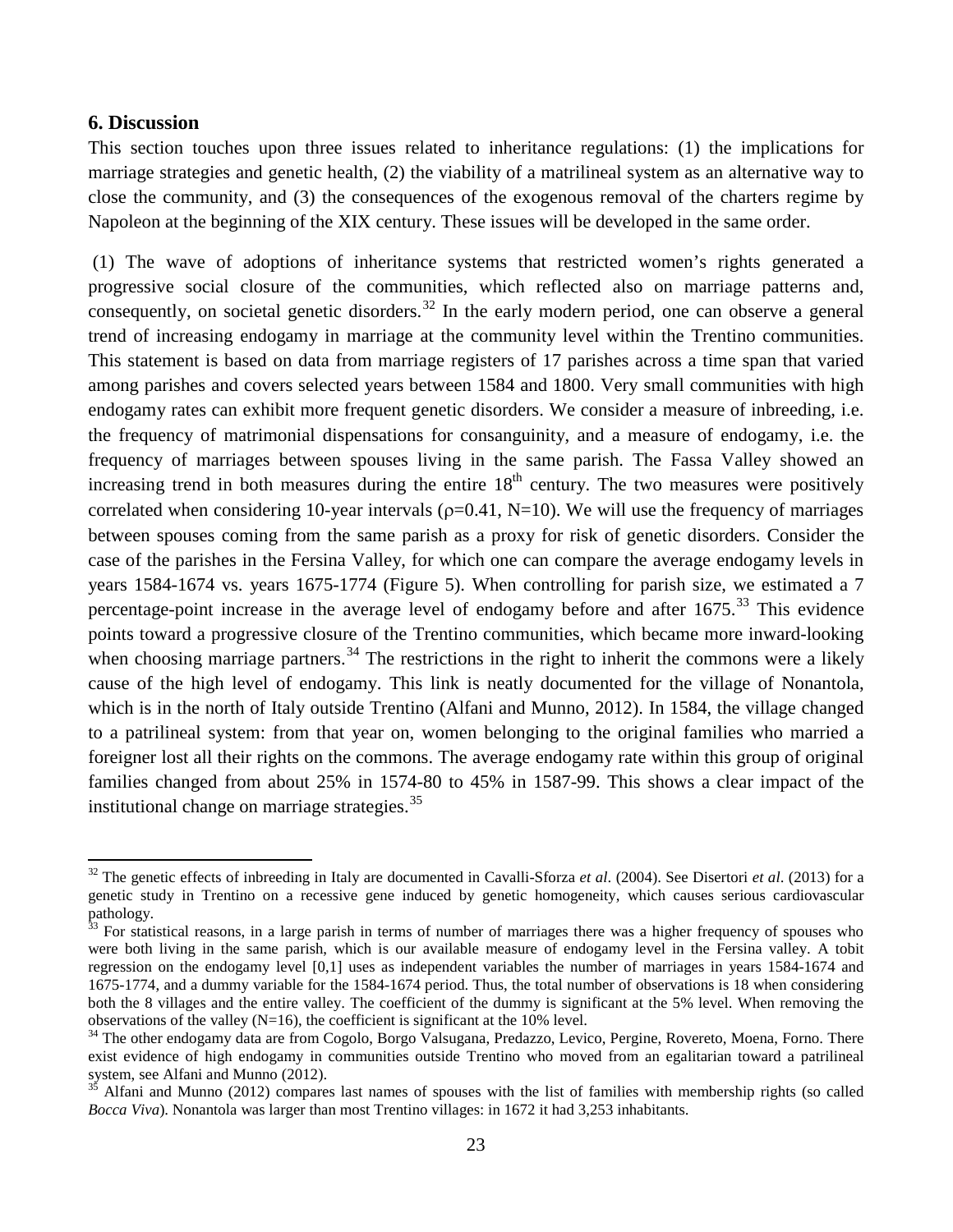(2) Unlike gender-biased inheritance systems, egalitarian systems encourage population growth, especially in attractive communities. In Trentino, the institutional change shifted the society toward a patrilineal system for property rights on the common resources. An alternative path could have been a shift toward a matrilineal system, where men lost their rights. According to the interpretation in section 4, a matrilineal system would have accomplished the same results as a patrilineal system.

Patrilineal inheritance systems on collective resources have been the most widespread systems around the world. There exist, however, ethno-linguistic groups with matrilineal inheritance on common property land or customary land. We briefly describe three cases: central and southern Malawi, Sumatra, and the Garos ethnic group in North-Eastern India.

In the modern Malawi there are currently matrilineal societies, in particular the Chewa group, where the husband moves to the wife's village, and widowers or divorced men are expected to return to their natal village and lose the appropriation rights to the customary land in their wife's village. However, the family's key decision-maker concerning farm management still remains the husband (Hansen *et al.* 2005, Takane 2008).

In Sumatra the lineage land, particularly that for paddy fields, has traditionally been owned collectively by a group of akin members, and this group usually consisted of a grandmother, her husband, children, and grandchildren. This land is customarily bequeathed from mothers to daughters according to the decision of the lineage head, who is normally the maternal uncle. The share tenancy also follows that rule. Women are the guardians of lineage land and can oppose the transfer of land to non-family members. Men typically cultivate their wives' lands or, if unmarried, they work as farm laborers or emigrate to other areas to accumulate savings or establish a trade. However, as in the Malawi case, it is primarily husbands who make farm management decisions, even though they have no customary land rights (Quisumbing and Otsuka 2001, Quisumbing *et al.* 2001).

The old Garos' inheritance system is the most biased towards women among traditional societies. Until the turn of the XIX century, they practiced matrilineal inheritance. Commons' use rights were tied to residence and men were supposed to move to their wife's village. Men could not inherit property under any circumstance, and self-acquired property of men belonged to the closest female ascendant or descendant or, if married, to their wives. This female-biased system could also be explained by the fact that women played a major role in crop production and the gathering of forest produce.<sup>[36](#page-25-3)</sup> However,

l

<span id="page-26-0"></span> $36$  Similarly, Fleck and Hanssen (2009) found that the inheritance system on private land in the ancient Sparta mirrored work specialization. Sparta based its agricultural production on occupied land by means of captive labor force, thus men could specialize in military activities rather than in agricultural activities. It was desirable then to employ women on the management of land. However, women could fill this role more efficiently only if they were given appropriate incentives in terms of property rights, in other words they had the right to receive by inheritance and to bequeath the land. Thus, women enjoyed important inheritance rights during the Spartan regime. However, once occupied lands were lost and women's fertility rate diminished because of their increased opportunity costs while working, women's rights began to be restricted.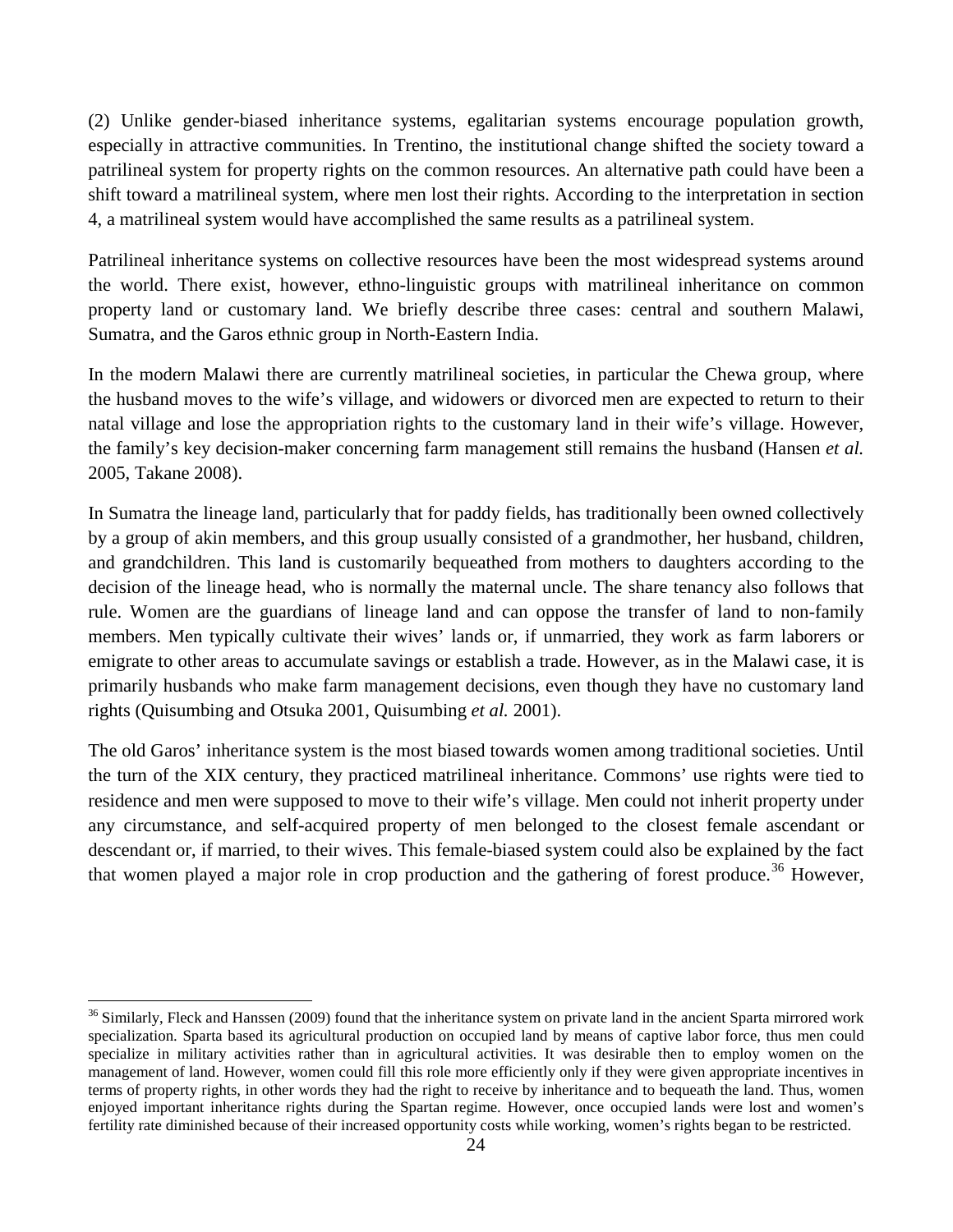although customary rules vested women with significant rights on land, the managerial control and the jural authority over land was vested in men (Agarwal 1994). $37$ 

(3) The removal of the charters regime by Napoleon at the beginning of the XIX century brings about two considerations. First, unlike in modern states, within the charters regime each community had the right to locally establish and discretionally change inheritance rules on collective resources. This decentralized decision process might have locked the alpine communities in a patrilineal system. Consider for instance a community that decided on a possible transition from a patrilineal to an egalitarian inheritance system to improve the genetic health of the community. In some situations this change could have taken place if all other communities had been characterized by an egalitarian system but not if they were under a patrilineal system. The reason is that the costs in terms of per-capita collective wealth could have been much higher in the latter case. Hence, decentralized decisions on inheritance could have made it very difficult to switch from a patrilineal system to an egalitarian one. Second, this decentralized decision system was later replaced by a centralized government that did not allow local variations in inheritance rules. In Trentino, the Napoleon invasion of 1796 brought the charters experience to an abrupt end. It is difficult to assess whether this change improved the welfare of the region as a whole. In principle, it is possible that the centralized adoption of an inheritance system would be globally optimal. Besides the argument of genetic health, a universal egalitarian system could work as an insurance scheme against shocks hitting communities asymmetrically. In a long-run perspective, risk-averse individuals would prefer to live in a society without heavy costs of moving to other villages in case of exogenous shocks. However, as we have documented, with decisions decentralized at the community level an egalitarian inheritance system is likely to be evolutionarily unstable.

# **7. Conclusions**

 $\overline{\phantom{a}}$ 

Over a period of six centuries, women in the Italian Alps gradually lost their property rights on the commons. This finding comes from a systematic study of inheritance systems on the commons in about three hundred villages between the  $13<sup>th</sup>$  and  $19<sup>th</sup>$  century. Thus, in the late medieval period women in the Alps had substantially more rights on collective properties than in the modern period.

We argue that this erosion in women's rights emerged as a protective measure to preserve the percapita endowment of collective properties within a community. There exist economic factors behind this institutional change. Egalitarian inheritance systems on the commons were evolutionarily unstable because they allowed immigration from outside through marriage, which threatened the community common resources. Members of richer communities could react to preserve their share of commons by introducing a gender-biased inheritance system. A patrilineal system contributed to keep community size stable by limiting net migration through marriage. This interpretation relies on three key elements: the narrative in the original documents, the theoretical analysis of the economic incentives of

 $37$  Very few communities have adopted matrilineal inheritance systems. Sometimes the word matrilineal has been used with a different meaning, for instance in the case of the so-called uterine matrilineal systems in Western Ghana in which land is allocated to males and transferred intergenerationally to males; however this occurs through the members of the matriclan and women have access to land only through their husbands or fathers (Lastarria-Cornhiel 1997, Quisumbing *et al.* 2001, La Ferrara 2007).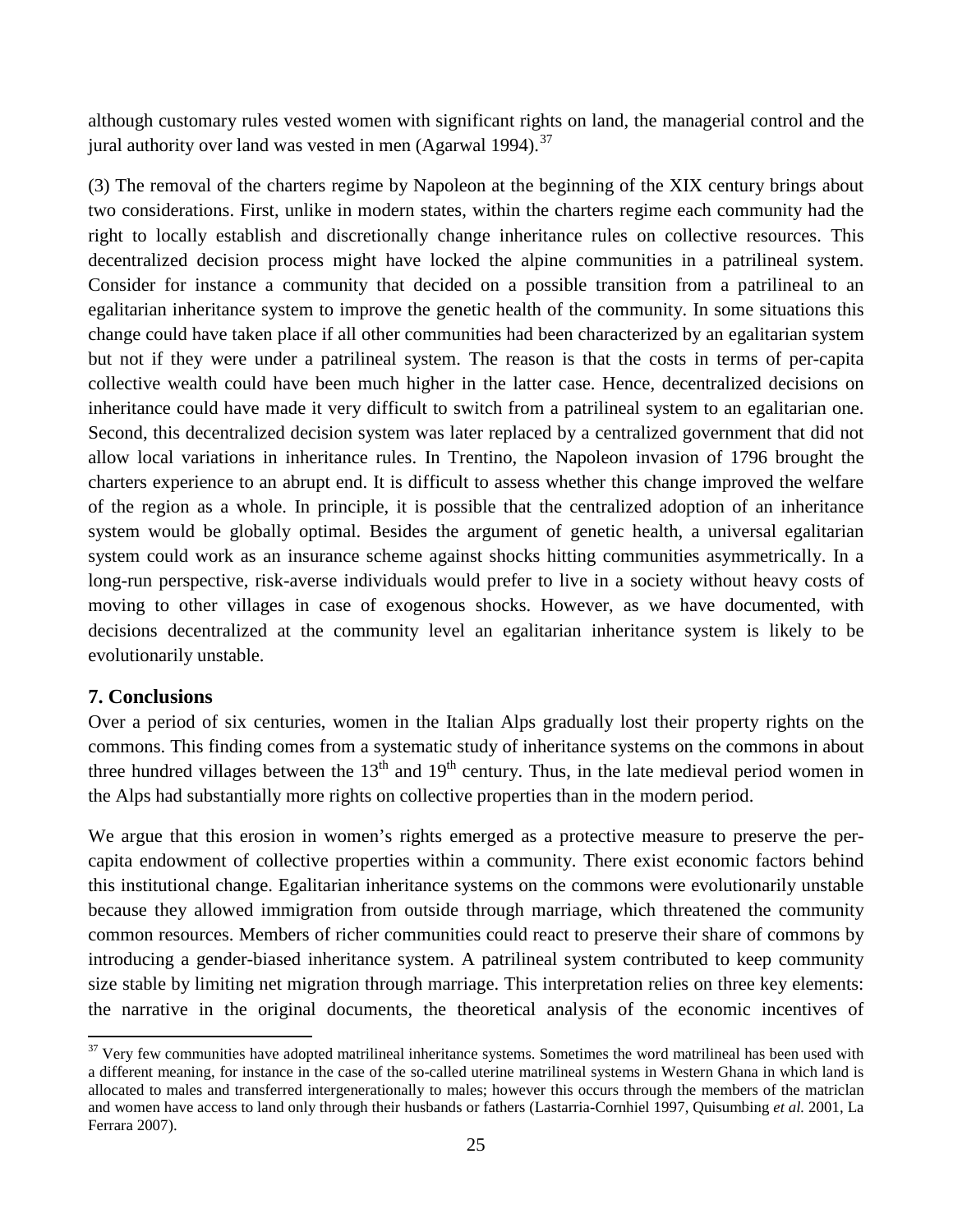inheritance systems, the quantitative models based on hundreds of villages. We report that the empirical evidence is coherent with our interpretation of the drivers of institutional change.

Discriminating women in property rights had deep impacts on the openness and endogamy levels of communities. For a given pattern of inheritance systems in the region, one can infer a level, direction, and type of migrations across communities. If all communities adopted an egalitarian system, one could expect a high level of internal migrations, going from the poor toward the rich communities in terms of per-capita collective wealth, and involving both men and women. If all communities adopted a patrilineal system, one could expect a low level of internal migrations, spread evenly across all communities, and involving mostly women. Over the long-term, introducing a gender-biased inheritance system to close the community to immigration generated a trade-off between preserving the per-capita collective wealth and undermining the variety in the community genetic pool. We observed a subset of Trentino communities and found that the level of endogamy in marriage steadily increased over the centuries, which may have weakened their genetic health.

At the regional level, this institutional change spread by contagion. Left alone under decentralized decision-making, communities engaged in a progressive closure towards outsiders. This process was characterized by path-dependency: the earlier decisions of some communities to change the inheritance system in favor of men effectively set the direction for the subsequent adjustments in other communities, leading the whole region toward a patrilineal system. If a community had switched to a matrilineal system in the middle of the process, that would not have been enough to steer the whole region toward a matrilineal system.

Once the process was completed, the communities were locked into a situation of women's discrimination and unable to move the region back to an egalitarian inheritance system. The lock-in effect springs from the decentralized decision-making over inheritance systems. In fact, a shift from a patrilineal to an egalitarian system could not have taken place through unilateral changes. Consider, as a thought experiment, an overnight decentralized change to an egalitarian system by all communities. This would not generate a new stable situation. On the contrary, it would trigger a decentralized process of adjustment toward a gender-biased system, either back to the patrilineal system or toward a matrilineal system. One way to restore gender equality would be to have a central state implementing a uniform egalitarian system on the whole region. After the Napoleonic invasion, a centralized state replaced the traditional political regime. Communities lost their autonomy of decision over the management of the commons and the local definition of property rights.

There are at least three open questions. One question is why the Trentino communities selected a patrilineal over a matrilineal inheritance system on the commons. A matrilineal system would have delivered the same consequences in terms of protection of community wealth. The communities may have preferred a patrilineal system because of social, cultural, or further economic reasons to be investigated. Another question is why communities did not adopt a primogeniture system, which would have further controlled population growth. A final question is about the role of a central state in ensuring gender equality in property rights. We leave these questions for future investigation.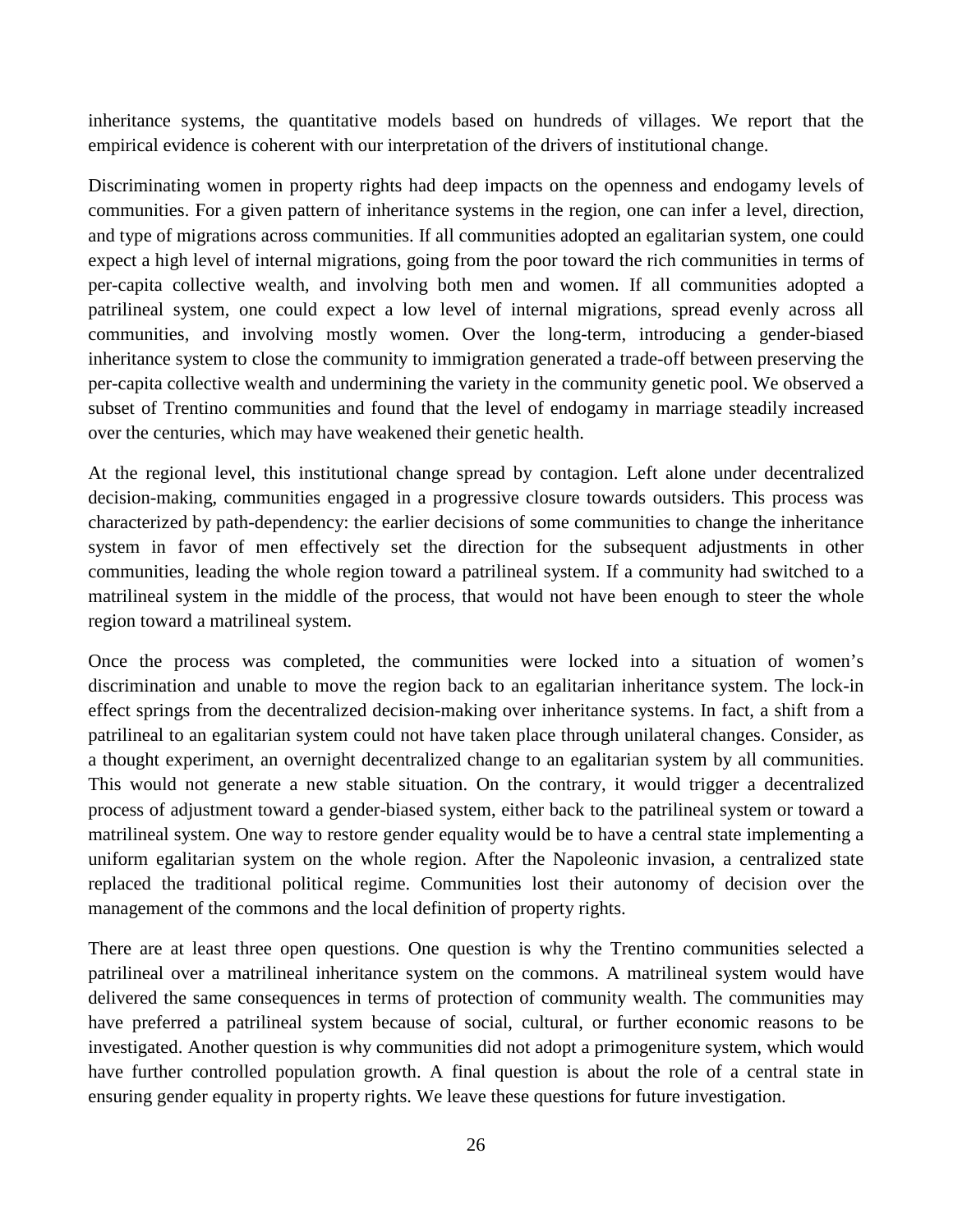In conclusion, the inheritance system on *common resources* turned out to be a cornerstone of a social and economic structure because of its consequences on migration patterns, genetic mixing, regional economic inequalities, population growth, and gender discrimination. The very long-term perspective of this study has allowed to capture the underground deep forces that shaped human societies over the centuries.

# **Bibliography**

Agarwal, B. (1994). *A Field of One's Own: Gender and Land Rights in South Asia*. Cambridge (UK): Cambridge University Press.

Alfani, G. (2011). "Le Partecipanze: il caso di Nonantola", in *La gestione delle risorse collettive nell'Italia settentrionale (secoli XII-XVIII)*, Eds. G. Alfani and R. Rao, pp. 48-62. Milano: Franco Angeli.

Alfani, G., and Munno, C. (2012). "Godparenthood and social networks in an Italian rural community: Nonantola in the sixteenth and seventeenth centuries", in *Spiritual Kinship in Europe, 1500-1900*, Eds. G. Alfani and V. Gourdon, pp.96-123. London: Palgrave.

Alfani, G. (2013). *Calamities and the Economy in Renaissance Italy. The Grand Tour of the Horsemen of the Apocalypse*. Basingstoke: Palgrave.

Andreatta, G., and Pace, S. (1981). *Trentino, autonomia e autogoverno locale*. Trento: Saturnia.

Bellettini, A. (1987). *La popolazione italiana: Un profilo storico*. Torino: Einaudi.

Botticini, M., and Siow, A. (2003). "Why Dowries?", *American Economic Review*, 93(4): 1385-98.

Casari, M. (2007). "Emergence of Endogenous Legal Institutions: Property Rights and Community Governance in the Italian Alps", *The Journal of Economic History*, 67, 191-226.

Casari, M., and Lisciandra, M. (2011). "L'evoluzione della trasmissione ereditaria delle risorse collettive in Trentino tra i secoli XIII e XIX", in *La gestione delle risorse collettive nell'Italia settentrionale (secoli XII-XVIII)*, Eds. G. Alfani e R. Rao, pp. 17-31. Milano: Franco Angeli.

Casari, M., and Lisciandra, M. (2014). Gender discrimination and migrations: a model of inheritance on the commons, *mimeo*.

Cavalli-Sforza, L.L., Moroni, A., and Zei, G. (2004). *Consanguinity, inbreeding and genetic drift in Italy*. Princeton: Princeton University press.

Chiocchetti, V., and Chiusole, P. (1965). *Romanità e Medioevo nella Vallagarina*. Rovereto: Manfrini Editori.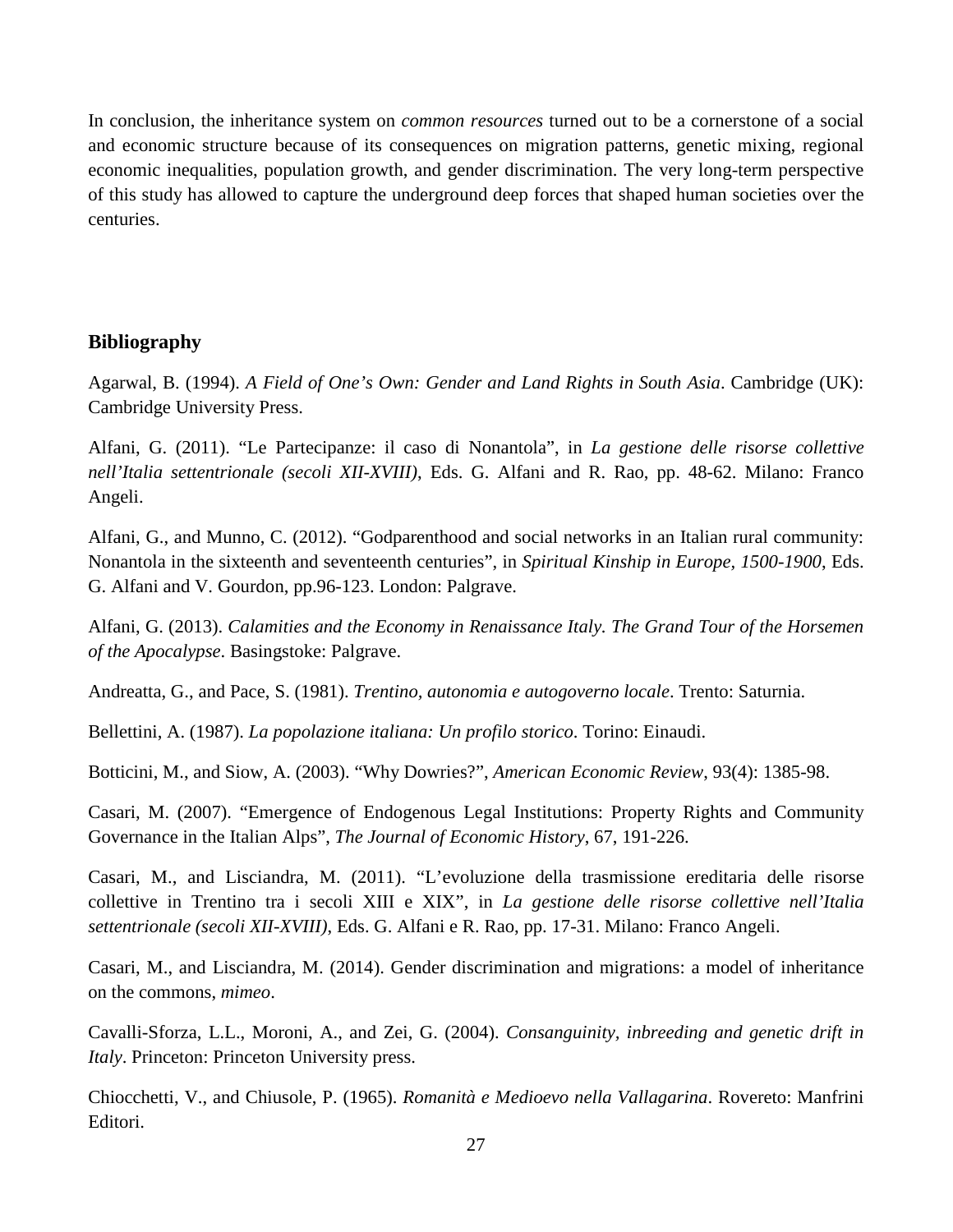Cole, J.W., and Wolf, E.R. (1974). *The Hidden Frontier: Ecology and Ethnicity in an Alpine Valley*. New York: Academic Press.

Consiglio provinciale d'agricoltura pel Tirolo 1903-1904, Tabelle sulle condizioni agricole forestali economiche, *Bollettino del Consiglio provinciale d'agricoltura*.

Debiasi, L. (1953). "Contributo allo studio della popolazione del Trentino nel XVII secolo", in *Studi e Ricerche Storiche sulla Regione Trentina*, Eds. C.E.S. Trentino. Padova: Stediv.

De Moor, T. (2008). "The silent revolution: a new perspective on the emergence of commons, guilds, and other forms of corporate collective action in Western Europe", *International Review of Social History*, 53(S16): 179-212.

De Moor, T. (2009). "Avoiding Tragedies: a Flemish Common and Its Commoners under the Pressure of Social and Economic Change during the Eighteenth Century", *The Economic History Review*, 62(1): 1-22.

Disertori, M., Quintarelli, S., Grasso, M., Pilotto, A., Narula, N., Favalli, V., Canclini, C., Diegoli, M., Mazzola, S., Marini, M., Del Greco, M., Bonmassari, R., Masè, M., Ravelli, F., Specchia, C., and Arbustini, E. (2013). "Autosomal Recessive Atrial Dilated Cardiomyopathy with Standstill Evolution Associated with Mutation of Natriuretic Peptide Precursor A", *Circulation: Cardiovascular Genetics*, 6: 27-36. doi:10.1161/CIRCGENETICS.112.963520.

Engels, F. (1884). *The Origin of the Family, Private Property and the State*. Hottingen-Zurich.

Fiebiger, H. (1959). *Bevölkerung und Wirtschaft Südtirols: eine Darstellung ihrer Situation und ihrer Probleme*. Bergisch Gladbach: Heider.

Fleck, R.K., and, Hanssen, F.A. (2012). "'Rulers ruled by women': an economic analysis of the rise and fall of women's rights in ancient Sparta", *Economics of Governance*, 10(3): 221-245

Franceschini, I. (2009). "Uomini e territorio a Pinè tra XV e XVIII secolo". In *Storia di Piné: Dalle origini alla seconda metà del XX secolo*, Eds. M. Bettotti, pp. 223-334. Baselga di Piné (TN): Comune di Baselga.

Head-König, A.-L. and Pozsgai, P. (Editors) (2012) *Inheritance practices, Marriage Strategies and Household Formation in European Rural Societies*, Turnhout, Brepols

Hansen, J.D, Luckert, M.K., Minae, S., and Place, F. (2005). "Tree Planting under Customary Tenure Systems in Malawi: Impacts of Marriage and Inheritance Patterns", *Agricultural Systems*, 84(1): 99- 118.

Hardin, G. (1968). "The Tragedy of the Commons", *Science* (AAAS), 162 (3859): 1243-1248.

Inama, V. (1931). *Fondo e la sua storia*. Rovereto (TN): Mercurio